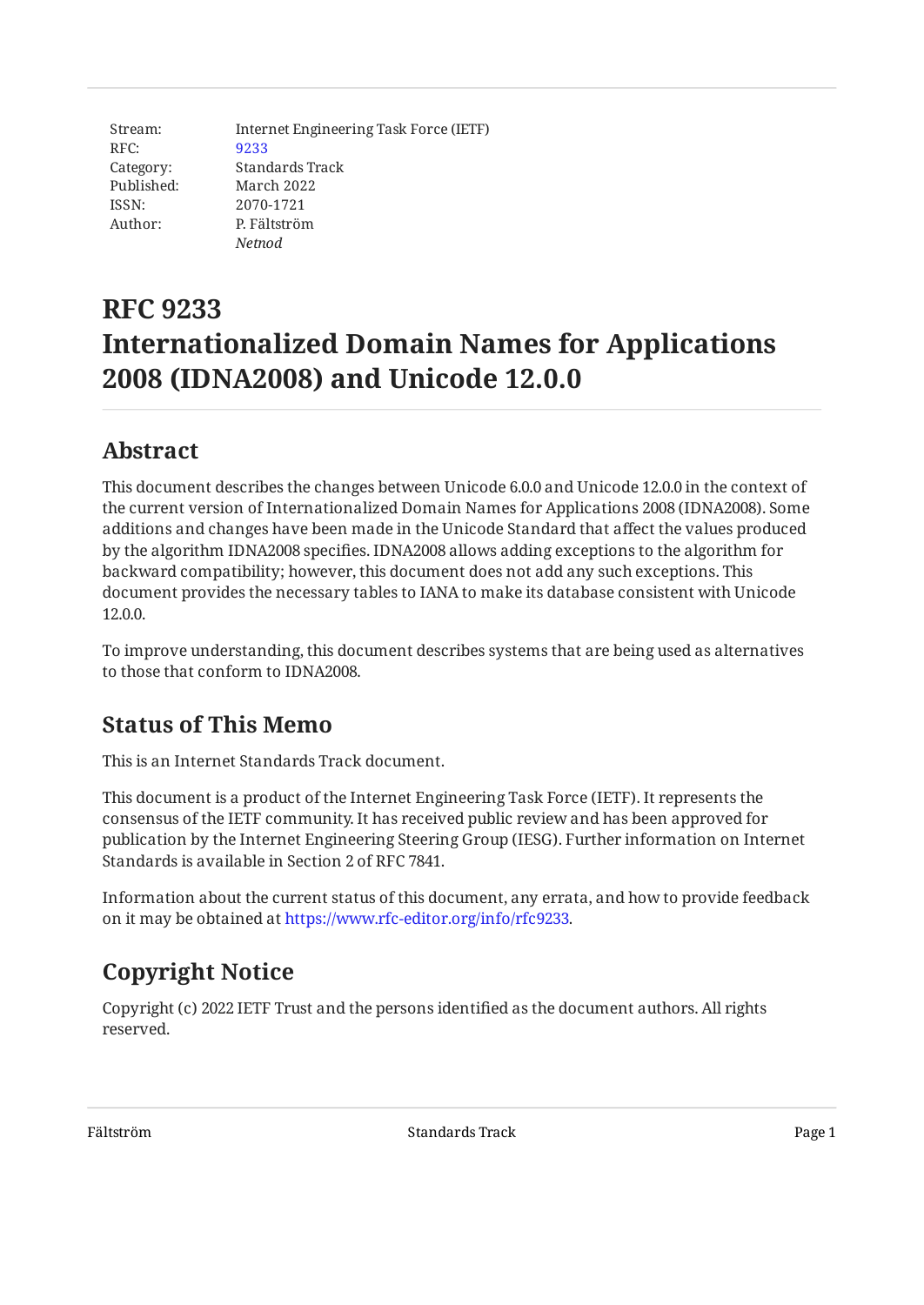This document is subject to BCP 78 and the IETF Trust's Legal Provisions Relating to IETF Documents (<https://trustee.ietf.org/license-info>) in effect on the date of publication of this document. Please review these documents carefully, as they describe your rights and restrictions with respect to this document. Code Components extracted from this document must include Revised BSD License text as described in Section 4.e of the Trust Legal Provisions and are provided without warranty as described in the Revised BSD License.

## <span id="page-1-0"></span>**[Table of Contents](#page-1-0)**

- [1](#page-2-0). [Introduction](#page-2-0)
- [2](#page-3-0). [Background](#page-3-0)
	- [2.1.](#page-3-1) [IDNA2008 Documents](#page-3-1)
	- [2.2.](#page-4-0) [Additional Important IDNA2008-Related Documents](#page-4-0)
	- [2.3.](#page-4-1) [Deployment](#page-4-1)
- [3](#page-5-0). [Notable Changes between Unicode 6.0.0 and 12.0.0](#page-5-0)
	- [3.1.](#page-6-0) [Changes between Unicode 6.0.0 and 7.0.0](#page-6-0)
	- [3.2.](#page-6-1) [Changes between Unicode 7.0.0 and 10.0.0](#page-6-1)
	- [3.3.](#page-7-0) [Changes between Unicode 10.0.0 and 11.0.0](#page-7-0)
	- [3.4.](#page-8-0) [Changes between Unicode 11.0.0 and 12.0.0](#page-8-0)
- [4](#page-8-1). [U+111C9 SHARADA SANDHI MARK](#page-8-1)
- [5](#page-8-2). [Conclusion](#page-8-2)
- [6](#page-9-0). [IANA Considerations](#page-9-0)
- [7](#page-9-1). [Security Considerations](#page-9-1)
- [8](#page-9-2). [References](#page-9-2)
	- [8.1.](#page-9-3) [Normative References](#page-9-3)
	- [8.2.](#page-10-0) [Informative References](#page-10-0)
- [Appendix A.](#page-11-0) [Changes from Unicode 6.0.0 to Unicode 7.0.0](#page-11-0)
- [Appendix B.](#page-16-0) [Changes from Unicode 7.0.0 to Unicode 8.0.0](#page-16-0)
- [Appendix C.](#page-18-0) [Changes from Unicode 8.0.0 to Unicode 9.0.0](#page-18-0)
- [Appendix D.](#page-20-0) [Changes from Unicode 9.0.0 to Unicode 10.0.0](#page-20-0)
- [Appendix E.](#page-21-0) [Changes from Unicode 10.0.0 to Unicode 11.0.0](#page-21-0)
- [Appendix F.](#page-23-0) [Changes from Unicode 11.0.0 to Unicode 12.0.0](#page-23-0)

[Acknowledgments](#page-25-0)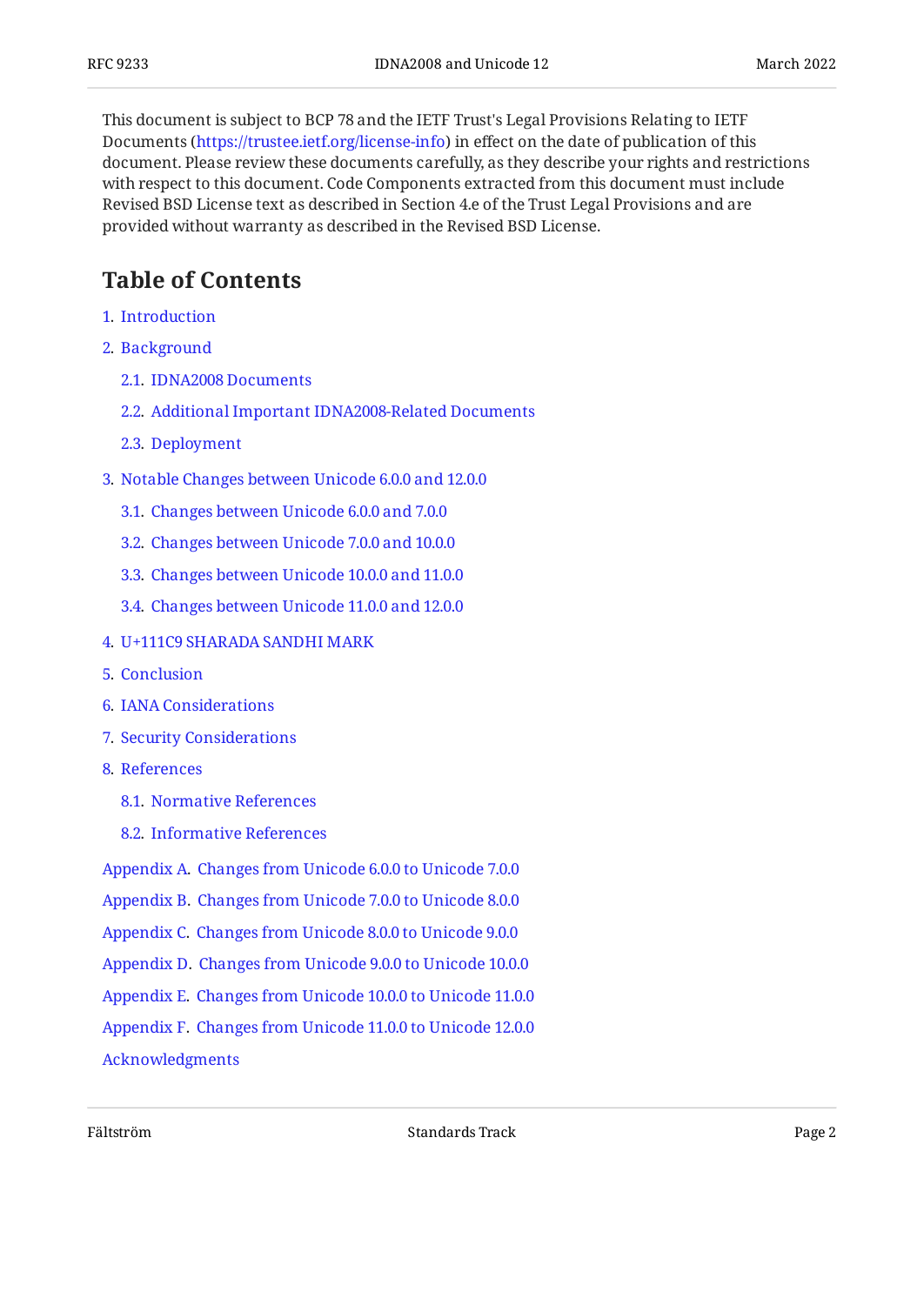[Author's Address](#page-25-1)

### <span id="page-2-0"></span>**[1. Introduction](#page-2-0)**

The current version of Internationalized Domain Names for Applications (IDNA) was initiated in 2008, and despite not being completed until 2010, is widely known as "IDNA2008". It is specified in the series of documents listed in [Section 2.1.](#page-3-1) The IDNA2008 standard includes an algorithm by which a derived property value is calculated based on the properties defined in the Unicode Standard.

Thederived property values that can be calculated are defined in RFC 5892 [RFC5892]. Below is a summary to aid in the reading of this document. For definition of the terms, please see [RFC 5892](#page-9-4) . [[RFC5892\]](#page-9-4)

- PROTOCOL VALID: Those that are allowed to be used in IDNs. Code points with this property value are permitted for general use in IDNs. However, the fact that a label consists only of code points with this property value does not imply that the label can be used in DNS. The abbreviated term PVALID is used to refer to this value.
- CONTEXTUAL RULE REQUIRED: Some characteristics of the character, such as it being invisible in certain contexts or problematic in others, require that it not be used in labels unless specific other characters or properties are present. The abbreviated term CONTEXT is used to refer to thisvalue. As explained in RFC 5892 [RFC5892], CONTEXT is in turn divided into CONTEXTJ and CONTEXTO.
- DISALLOWED: Those that should clearly not be included in IDNs. Code points with this property value are not permitted in IDNs.
- UNASSIGNED: Those code points that are not designated (i.e., are unassigned) in the Unicode Standard.

When the Unicode Standard is updated, new code points are assigned and already assigned code points can have their property values changed.

- Assigning code points can create problems if the newly assigned code points are compositions of existing code points and the normalization relationships associated with those code points should have been changed because of that.
- Changing properties for already assigned code points can create problems if the property change results in changes to the derived property value. A previously allowed code point whose derived property value is PVALID may now be prohibited if its derived property value changes to DISALLOWED. The problem can also happen the other way around: a code point that was not allowed (and thus was prohibited) can suddenly be allowed.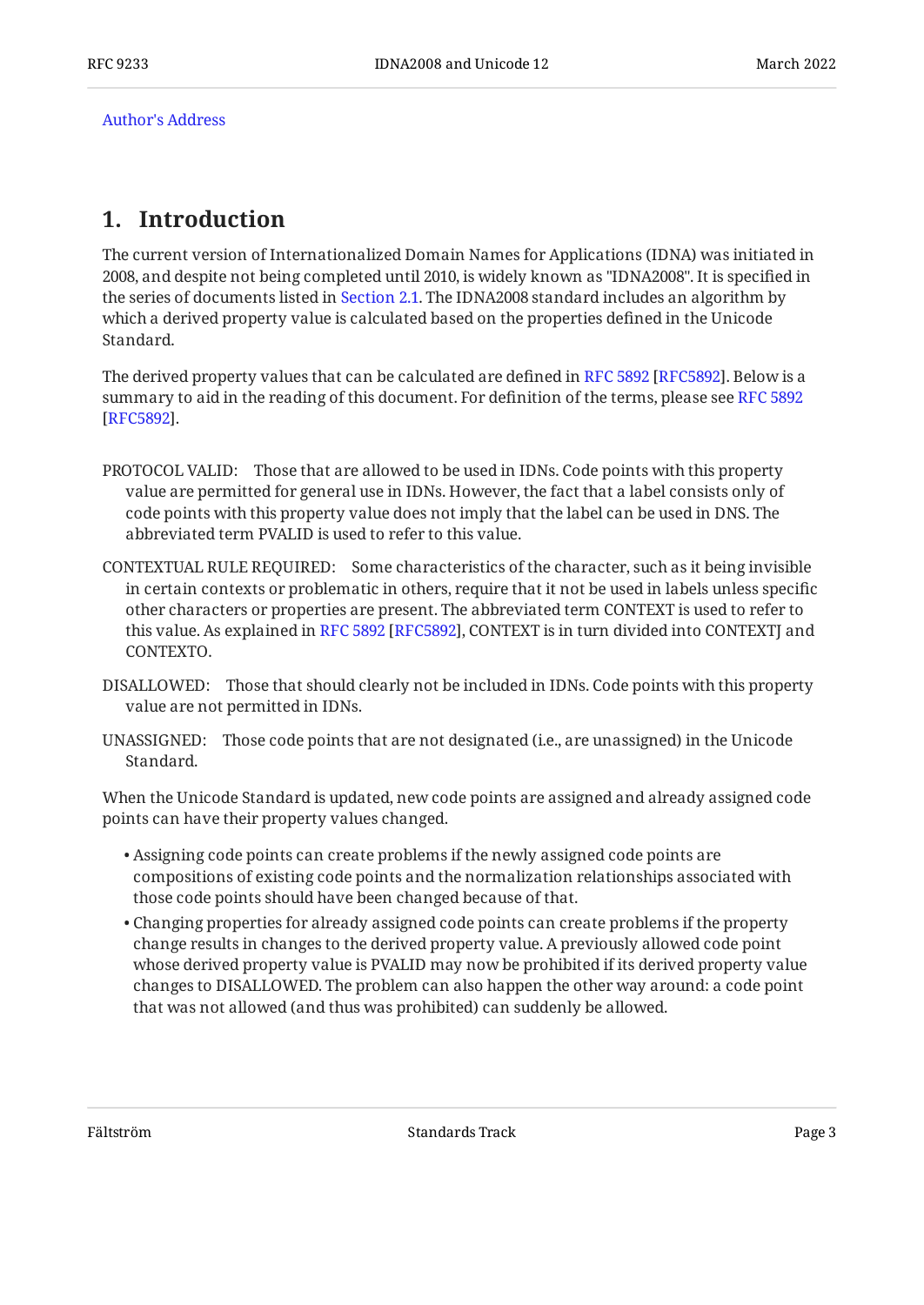$\bullet$  Problems can also be created if the properties assigned to those code points are inconsistent with IDNA2008 assumptions about how properties are assigned and/or about how code points with those properties are used or behave.

There were three incompatible changes in the Unicode Standard between [Unicode 5.2.0](#page-11-1) [Unicode-5.2.0]and Unicode 6.0.0 [Unicode-6.0.0]; they are described in RFC 6452 [RFC6452]. The code points U+0CF1 and U+0CF2 had a derived property value change from DISALLOWED to PVALID, and the code point U+19DA had a change in derived property value from PVALID to DISALLOWED. These changes where examined in great detail, but the IETF concluded that these changesto the Unicode Standard did not warrant an update to RFC 5892 [RFC5892].

As described in [Section 3](#page-5-0), more incompatible changes have been made to code points between Unicode6.0.0 and Unicode 12.0.0 [Unicode-12.0.0]; however, the changes in the derived property values do not result in exceptions (as defined in Section [2.6](https://www.rfc-editor.org/rfc/rfc5892#section-2.6)of RFC 5892 [RFC5892]) that would require an update to the "IDNA Contextual Rules" registry (which would also be considered an updateto RFC 5892 [RFC5892]).

Further,in 2015, the Internet Architecture Board (IAB) issued a statement [IAB2005-1] that advised the community to avoid using any of the potentially problematic code points and asked the IETF to resolve the issues related to the code point ARABIC LETTER BEH WITH HAMZA ABOVE (U+08A1)that was introduced in Unicode 7.0.0 [Unicode-7.0.0]. In February of that year, the statementwas revised [IAB2005-2] to focus on the latter request. More details about the problem of code point sequences not normalizing as one might expect appear in [a draft that was part of](#page-10-4) . [the discussion](#page-10-4) [[IDNA7\]](#page-10-4)

Theresult of the work in the IETF was that no exception was added to RFC 5892 [RFC5892]; however, it should be noted that the review of the issues around U+08A1 indicated that this code point is not an isolated case and that a number of long-standing PVALID code points may have similar issues. While the affected code points remain PVALID in this document, identification of the problem resulted in a clarification of the review process for new Unicode versions. That clarification, which reinforces the original review plan to capture issues like these, was published asRFC 8753 [RFC8753]. Any review of Unicode versions after 12.0.0 should be made according to [RFC 8753](#page-10-5) [[RFC8753\]](#page-10-5); an objective of this document is to ensure that a proper review of such versions after version 12.0.0 can be made.

## <span id="page-3-1"></span><span id="page-3-0"></span>**[2. Background](#page-3-0)**

#### **[2.1. IDNA2008 Documents](#page-3-1)**

IDNA2008 consists of the following documents. The documents in the set have informal names.

- [Framework"](#page-9-5) [[RFC5890\]](#page-9-5), informally called "Defs" or "Definitions", contains definitions and other material that are needed for understanding other documents in the set. • ["Internationalized Domain Names for Applications \(IDNA\): De](#page-9-5)finitions and Document
- $\bullet$  ["Internationalized Domain Names in Applications \(IDNA\): Protocol"](#page-9-6) [[RFC5891\]](#page-9-6), informally called "Protocol", describes the core IDNA2008 protocol and its operations. It needs to be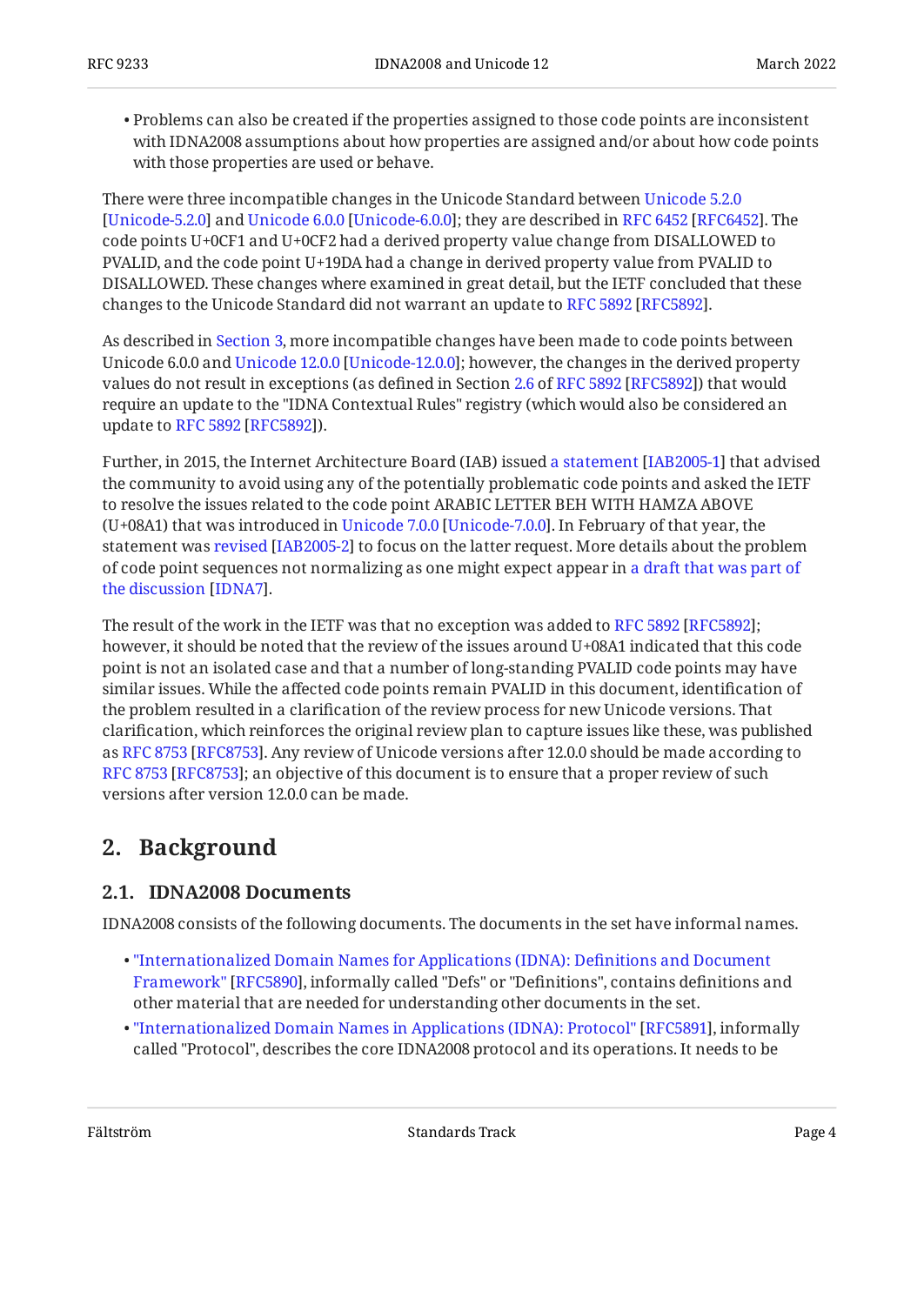interpreted in combination with the Bidi document (described below). [RFC 5891](#page-9-6) [[RFC5891\]](#page-9-6) obsoletes[RFC 3491](#page-9-7) [RFC3491] and, in particular, the use of the tables to which RFC 3491 [[RFC3491\]](#page-9-7) refers.

- [[RFC5892\]](#page-9-4), informally called "Tables", lists the categories and rules that identify the code points allowed in a label written in native character form (called a "U-label"), and is based on [Unicode 5.2.0](#page-11-1) [\[Unicode-5.2.0](#page-11-1)] code point assignments and additional rules unique to IDNA2008. The Unicode-based rules in RFC 5892 are expected to be stable across Unicode updates and hence independent of Unicode versions. • ["The Unicode Code Points and Internationalized Domain Names for Applications \(IDNA\)"](#page-9-4)
- [[RFC5893\]](#page-9-8), informally called "Bidi", specifies special rules for labels that contain characters that are written from right to left. • ["Right-to-Left Scripts for Internationalized Domain Names for Applications \(IDNA\)"](#page-9-8)
- [Rationale"](#page-10-6) [\[RFC5894\]](#page-10-6), informally called "Rationale", provides an overview of the protocol and associated tables, and gives explanatory material and some rationale for the decisions that led to IDNA2008. It also contains advice for DNS registry operators and others who use Internationalized Domain Names (IDNs). • ["Internationalized Domain Names for Applications \(IDNA\): Background, Explanation, and](#page-10-6)
- [[RFC5895\]](#page-10-7), informally called "Mapping", discusses the issue of mapping characters into other characters and provides guidance for doing so when that is appropriate. RFC 5895 provides advice only and is not a required part of IDNA. • ["Mapping Characters for Internationalized Domain Names in Applications \(IDNA\) 2008"](#page-10-7)

#### <span id="page-4-0"></span>**[2.2. Additional Important IDNA2008-Related Documents](#page-4-0)**

There are other documents important for the understanding and functioning of IDNA2008, for example this.

Unicode6.0" [\[RFC6452](#page-10-1)] describes some changes made to Unicode 6.0.0 [Unicode-6.0.0] that resulted in derived property value changes for the code points U+0CF1, U+0CF2, and U+19DA. U+0CF1 and U+0CF2 changed from DISALLOWED to PVALID, while U+19DA changed from PVALIDto DISALLOWED. The IETF concluded that no update to RFC 5892 [RFC5892] was neededbased on the changes made in Unicode 6.0.0 [Unicode-6.0.0]. As a result, the derived property value remained aligned with the Unicode Standard. Specifically, no exception was added. • ["The Unicode Code Points and Internationalized Domain Names for Applications \(IDNA\) -](#page-10-1)

#### <span id="page-4-1"></span>**[2.3. Deployment](#page-4-1)**

There are many variations on the general IDNA model in use in the various parts of the community. The following lists some of the strategies that implementations that claim to be IDNA compliant are known to use, but it should be noted the list is not complete:

 $\bullet$ IDNA2003 as specified in RFC 3490 [RFC3490] and RFC 3491 [RFC3491]. Those specifications are dependent on case folding, Normalization Form KC (NFKC), and on tables that specify for each code point whether it is allowed to be used or not, with a distinction made between use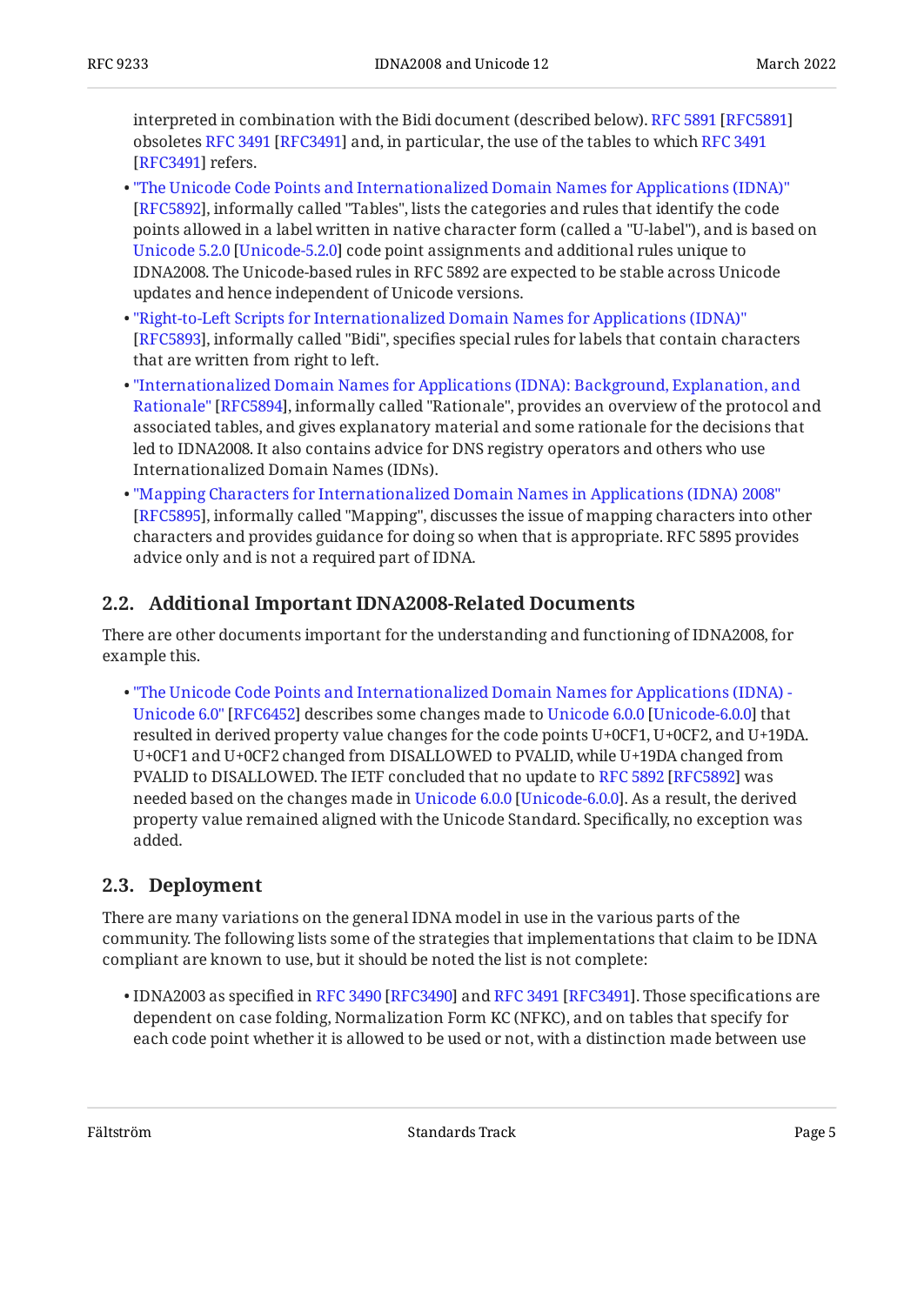for "stored strings" and "query strings". The tables themselves are dependent on [Unicode 3.2](#page-11-5) . [[Unicode-3.2.0\]](#page-11-5)

- $\bullet$  A number of variations on IDNA2003, sometimes presented as "updated IDNA2003" or the like, which follow the principles of IDNA2003 as understood by the implementers but that use tablesthat represent how the implementers believe Stringprep [RFC3454] and [Nameprep](#page-9-7) [[RFC3491\]](#page-9-7) would have evolved had the IETF not moved in the direction of IDNA2008 instead.
- $\bullet$  A mix between IDNA2003 and IDNA2008 where code points assigned to [Unicode](#page-11-5) after Unicode [3.2.0](#page-11-5) [\[Unicode-3.2.0](#page-11-5)] have derived property value calculated according to the algorithm specified in IDNA2008.
- $\bullet$  A mix between IDNA2003 and IDNA2008 according to the [Unicode Technical Standard #46](#page-11-6) [[UTS-46\]](#page-11-6). Because that document specifies different profiles, there are several variations that leave users with no guarantee that two applications claiming conformance to UTS#46 will interoperate well with each other much less with conforming IDNA2008 implementations. UTS#46 is ultimately based on a normative table very much like the one used by [Stringprep](#page-10-9) [[RFC3454\]](#page-10-9) but updated for each new version of Unicode.
- The (normative) IDNA2008 algorithm applied to whatever version of Unicode Standard exists in the operating system and/or libraries used, independent of whatever version of tables appears in the (non-normative) IANA database.

In practice, the Unicode Consortium creates a maximum set of code points by assigning code points in the Unicode Standard. The IDNA2008 rules use the Unicode Standard to create a further subset of code points and context that are permitted in DNS labels associated with its PVALID and CONTEXT (CONTEXTJ or CONTEXTO) derived property values. DNS registries and other organizations that deal with IDNs are supposed to create their own subsets from IDNA2008 for use by those registries and organizations.

This progressive subsetting and narrowing of the repertoire of code points that can be used in labels is an implementation of the principles of being conservative when deciding what code pointsto include in such a subset. SAC-084 [SAC-084] and RFC 6912 [RFC6912] recommend to DNS registries and other organizations to be conservative when creating their subsets and to use the principle of creating subsets by inclusion.

<span id="page-5-0"></span>Seealso Security Considerations (Section 7) in this document.

## **[3. Notable Changes between Unicode 6.0.0 and 12.0.0](#page-5-0)**

Among the changes between the Unicode versions, most code points that change derived property value change from UNASSIGNED to PVALID or from UNASSIGNED to DISALLOWED. The interesting changes in derived property values include other changes. All changes between the major versions of Unicode can be found in [Appendix A](#page-11-0) (6.0.0-7.0.0), [Appendix B](#page-16-0) (7.0.0-8.0.0), [Appendix C](#page-18-0) (8.0.0-9.0.0), [Appendix D](#page-20-0) (9.0.0-10.0.0), [Appendix E](#page-21-0) (10.0.0-11.0.0), and [Appendix F](#page-23-0) (11.0.0-12.0.0).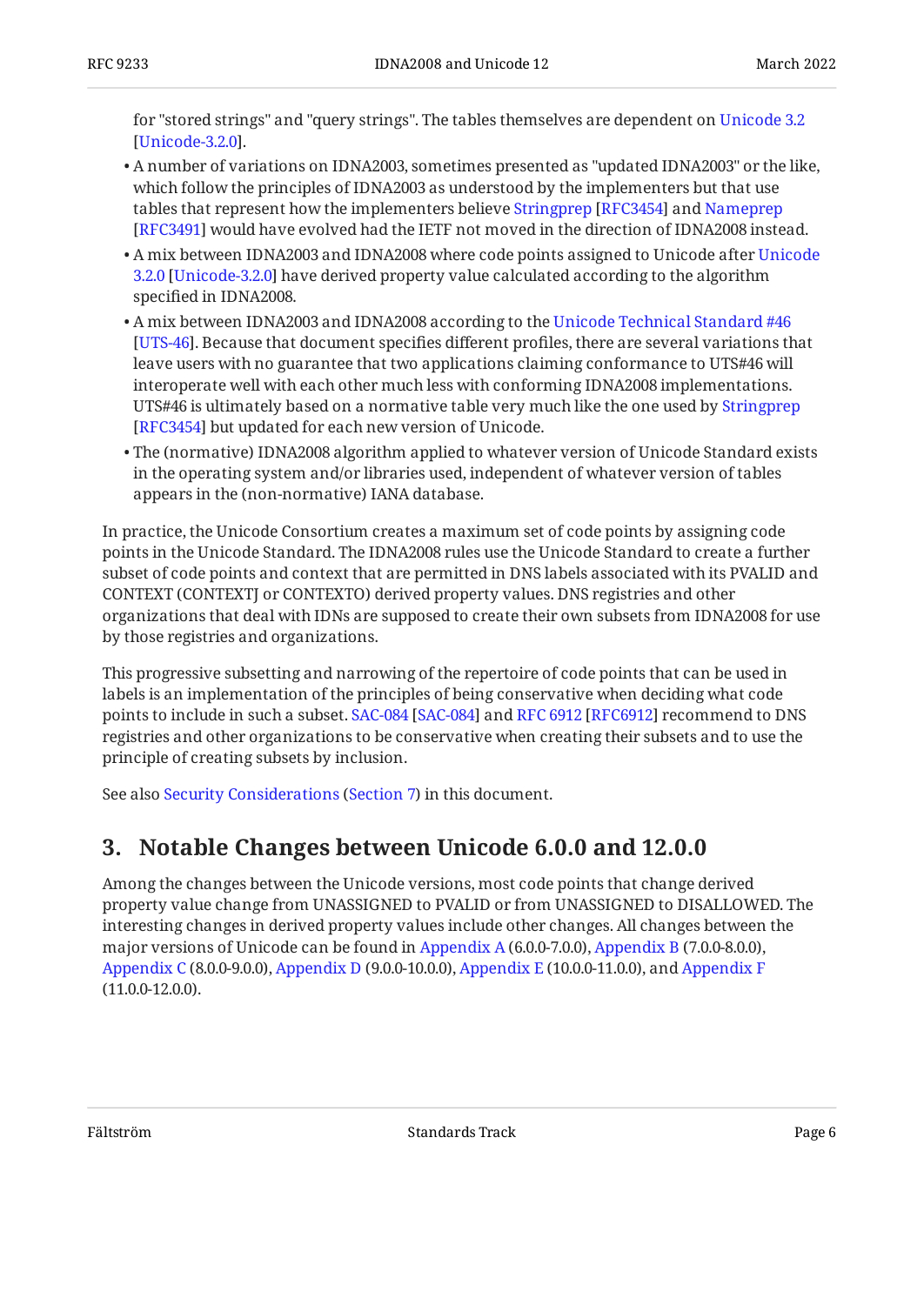### <span id="page-6-0"></span>**[3.1. Changes between Unicode 6.0.0 and 7.0.0](#page-6-0)**

Change in number of characters in each category:

- PVALID changed from 97418 to 99867 (+2449) •
- UNASSIGNED changed from 865081 to 861509 (-3572) •
- CONTEXTJ did not change, at 2 •
- CONTEXTO did not change, at 25 •
- DISALLOWED changed from 151586 to 152709 (+1123) •
- TOTAL did not change, at 1114112 •

There are no changes made to Unicode between version 6.0.0 and 7.0.0 that impact IDNA2008 calculation of the derived property values.

The code points U+17B4 KHMER VOWEL INHERENT AQ and U+17B5 KHMER VOWEL INHERENT AA both changed the General Category from Cf (Format) to Mn (Nonspacing\_Mark), but that did not impact the calculation of the derived property value which stayed at DISALLOWED.

The character ARABIC LETTER BEH WITH HAMZA ABOVE (U+08A1) was introduced in Unicode 7.0.0. This was discussed extensively in the IETF and also by the IAB in [their statement \[IAB2005-1](#page-10-2)] requesting the IETF to investigate the issue. Specifically, the IAB stated:

On the same precautionary principle, the IAB recommends that the Internationalized Domain Names for Applications (IDNA) Parameters registry [<https://www.iana.org/](https://www.iana.org/assignments/idna-tables/) [assignments/idna-tables/>](https://www.iana.org/assignments/idna-tables/) not be updated to Unicode 7.0.0 until the IETF has consensus on a solution to this problem.

The discussion in the IETF concluded that although it is possible to create "the same" character in multiple ways, the issue with U+08A1 is not unique. The character U+08A1 (ARABIC LETTER BEH WITH HAMZA ABOVE) can be represented with the sequence ARABIC LETTER BEH (U+0628) and ARABIC HAMZA ABOVE (U+0654). This is identical to LATIN SMALL LETTER O WITH STROKE (U+00F8), which can be represented with the sequence LATIN SMALL LETTER O (U+006F) followed by COMBINING SHORT SOLIDUS OVERLAY (U+0337).

Although the discussion about this specific code point resulted in acceptance of the derived property value of PVALID, the underlying problem with combining sequences is not understood fully. Therefore, it cannot be claimed that this case can be extrapolated to other situations and other code points.

### <span id="page-6-1"></span>**[3.2. Changes between Unicode 7.0.0 and 10.0.0](#page-6-1)**

Change in number of characters in each category:

Code points that changed derived property value: 0 •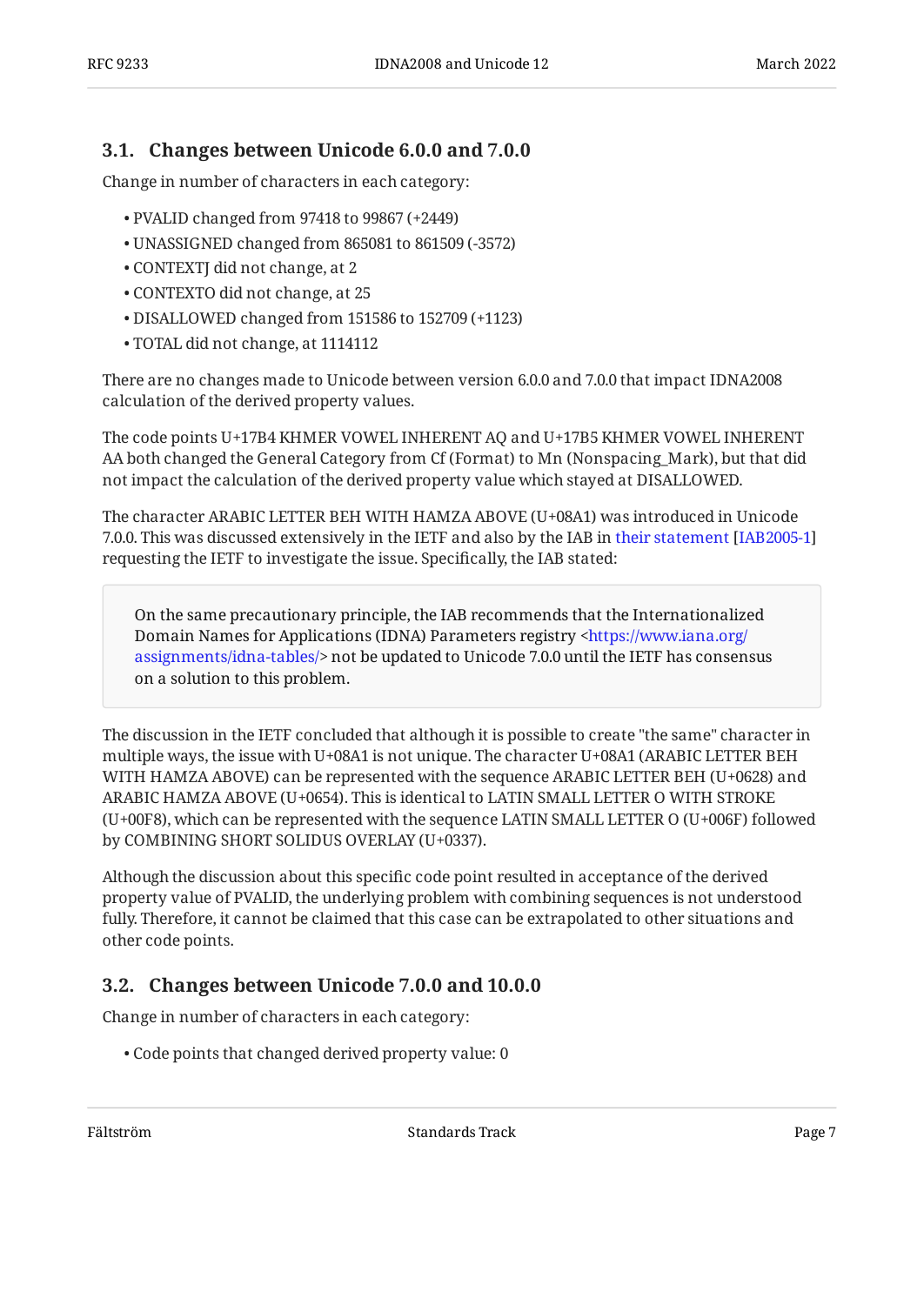- PVALID changed from 99867 to 122411 (+22544) •
- UNASSIGNED changed from 861509 to 837775 (-23734) •
- CONTEXTJ did not change, at 2 •
- CONTEXTO did not change, at 25 •
- DISALLOWED changed from 152709 to 153899 (+1190) •
- TOTAL did not change, at 1114112 •

There are no changes made to Unicode between version 7.0.0 and 10.0.0 that impact IDNA2008 calculation of the derived property values.

### <span id="page-7-0"></span>**[3.3. Changes between Unicode 10.0.0 and 11.0.0](#page-7-0)**

Change in number of characters in each category:

- Code points that changed derived property value: 1 •
- PVALID changed from 122411 to 122734 (+323) •
- UNASSIGNED changed from 837775 to 837091 (-684) •
- CONTEXTJ did not change, at 2 •
- CONTEXTO did not change, at 25 •
- DISALLOWED changed from 153899 to 154260 (+361) •
- TOTAL did not change, at 1114112 •
- Georgian letters in the ranges U+10D0..U+10FA and U+10FD..U+10FF had their General Category changed from Lo (Other\_Letter) to Ll (Lowercase\_Letter) to reflect their status as the lowercase of new Georgian case pairs. Case mappings were also added.
- SHARADA SANDHI MARK (U+111C9) General Category was changed from Po (Other\_Punctuation) to Mn (Nonspacing\_Mark), and the Bidi property was changed from L (Left to Right) to NSM (Nonspacing Mark).
- The properties for ZANABAZAR SQUARE VOWEL SIGN AI (U+11A07) and ZANABAZAR SQUARE VOWEL SIGN AU (U+11A08) were corrected from Mc to Mn.
- $\bullet$  SPHERICAL ANGLE OPENING UP (U+29A1) was changed to Bidi Mirrored to No.

These changes to the Unicode Standard have the following implications for these code points:

- $\bullet$  The newly assigned 684 characters are assigned a derived property value as of a result of applying the IDNA2008 algorithm.
- The Georgian letters in the ranges U+10D0..U+10FA and U+10FD..U+10FF existed before IDNA2008 was created. Applying the IDNA2008 algorithm to the code points assigned the derived property value PVALID, and that value is unchanged even if the underlying Unicode properties have changed. The newly encoded Mtavruli letters have General Category Lu (Uppercase\_Letter) and are therefore DISALLOWED.
- The U+111C9 SHARADA SANDHI MARK was added to [Unicode 8.0.0](#page-11-8) [\[Unicode-8.0.0](#page-11-8)]. Applying the IDNA2008 algorithm to the code point assigned the derived property value DISALLOWED. Thechanges in the underlying properties in Unicode 11.0.0 [Unicode-11.0.0] caused the derived property value to change to PVALID.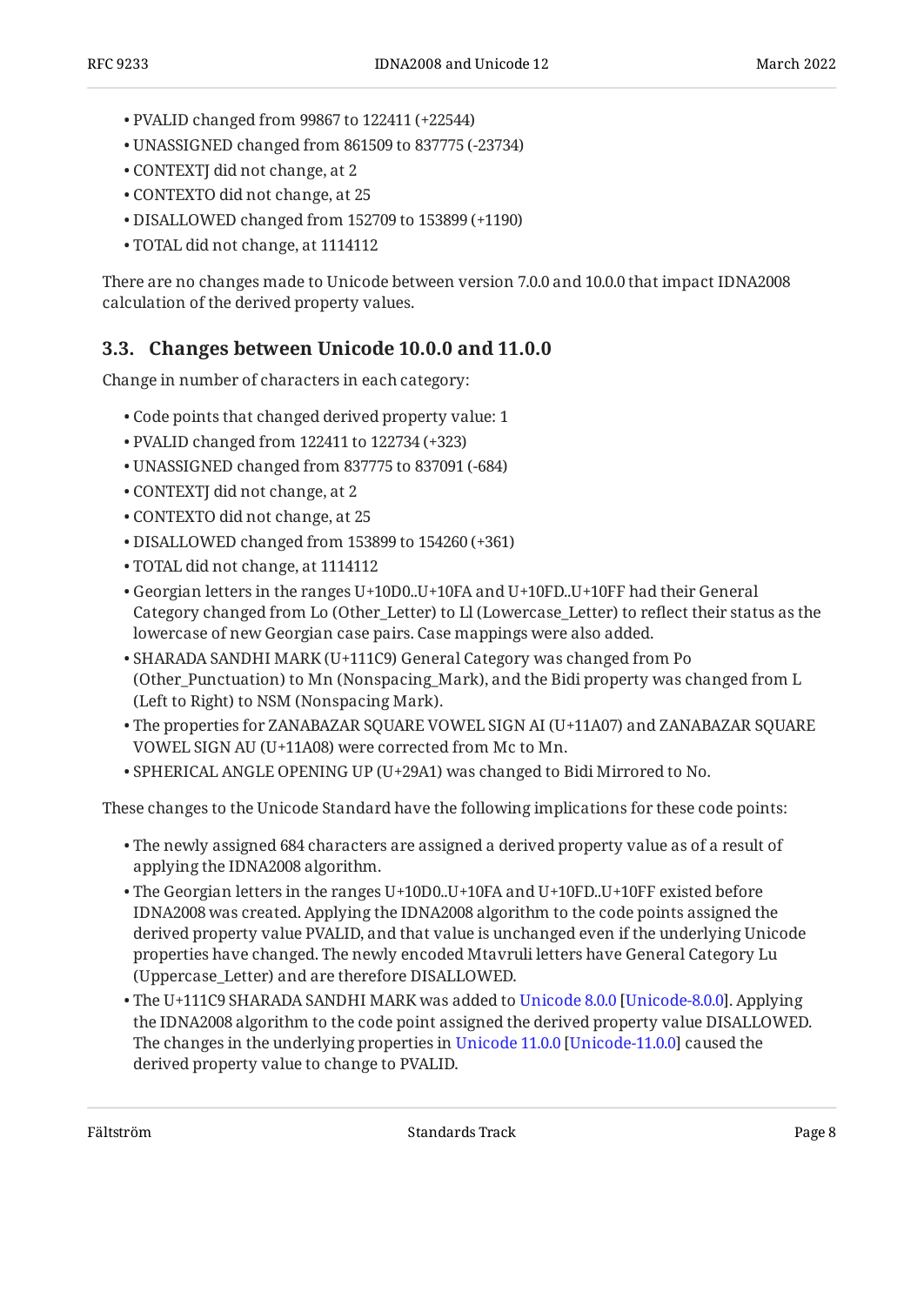- The characters ZANABAZAR SQUARE VOWEL SIGN AI (U+11A07) and ZANABAZAR SQUARE VOWELSIGN AU (U+11A08) were added to Unicode 10.0.0 [Unicode-10.0.0]. Applying the IDNA2008 algorithm to the code points assigned the derived property value PVALID, and that value is unchanged even if the underlying Unicode properties have changed.
- $\bullet$  SPHERICAL ANGLE OPENING UP (U+29A1) existed before IDNA2008 was created. Applying the IDNA2008 algorithm to the code point assigned the derived property value DISALLOWED, and that value is unchanged even if the underlying Unicode properties have changed.

### <span id="page-8-0"></span>**[3.4. Changes between Unicode 11.0.0 and 12.0.0](#page-8-0)**

Change in number of characters in each category:

- Code points that changed derived property value: 0 •
- PVALID changed from 122734 to 123006 (+272) •
- UNASSIGNED changed from 837091 to 836537 (-554) •
- CONTEXTJ did not change, at 2 •
- CONTEXTO did not change, at 25 •
- DISALLOWED changed from 154260 to 154542 (+282) •
- <span id="page-8-1"></span>TOTAL did not change, at 1114112 •

# **[4. U+111C9 SHARADA SANDHI MARK](#page-8-1)**

As one can see in [Section 3,](#page-5-0) an incompatible property change was made between Unicode 6.0.0 and 12.0.0, affecting the code point U+111C9. Its derived property value thus changed from DISALLOWED to PVALID. In situations like these, IDNA2008 allows for addition of rules to [RFC](#page-9-4) 5892 [RFC5892], Section [2.7](https://www.rfc-editor.org/rfc/rfc5892#section-2.7). If the code point is accepted, it might still be rejected if validated by software based on versions of Unicode older than 12.0.0. As the character is rarely used outside the group of Sharada specialists but is used in some records for indicating sandhi breaks, the conclusion was that it could either be added as an exception or allowed to change its property value. As including an exception would require implementation changes to deployments of IDNA20008, the IETF has decided not to add a BackwardCompatible rule to IDNA2008 (i.e., Section [2.7](https://www.rfc-editor.org/rfc/rfc5892#section-2.7) ofRFC 5892 [RFC5892]) for this code point. This also ensures all sandhi marks are treated equally.

# <span id="page-8-2"></span>**[5. Conclusion](#page-8-2)**

As described in Sections [3](#page-5-0) and [4](#page-8-1), changes have been made to Unicode between version 6.0.0 and 12.0.0. Some changes to specific characters changed their derived property value, whereas other changes did not. Given the deployment considerations described in [Section 2.3](#page-4-1) and changes in the Unicode Standard described in Sections [3](#page-5-0) and [4](#page-8-1), including implications to normalization, the conclusion is not to add any exception rules to IDNA2008.

This document addresses only changes to Unicode between version 6.0.0 and version 12.0.0. Changes in future Unicode versions might result in the conclusion that exception rules need to be addedto IDNA2008 after the review process explained in RFC 8753 [RFC8753]. Separately from any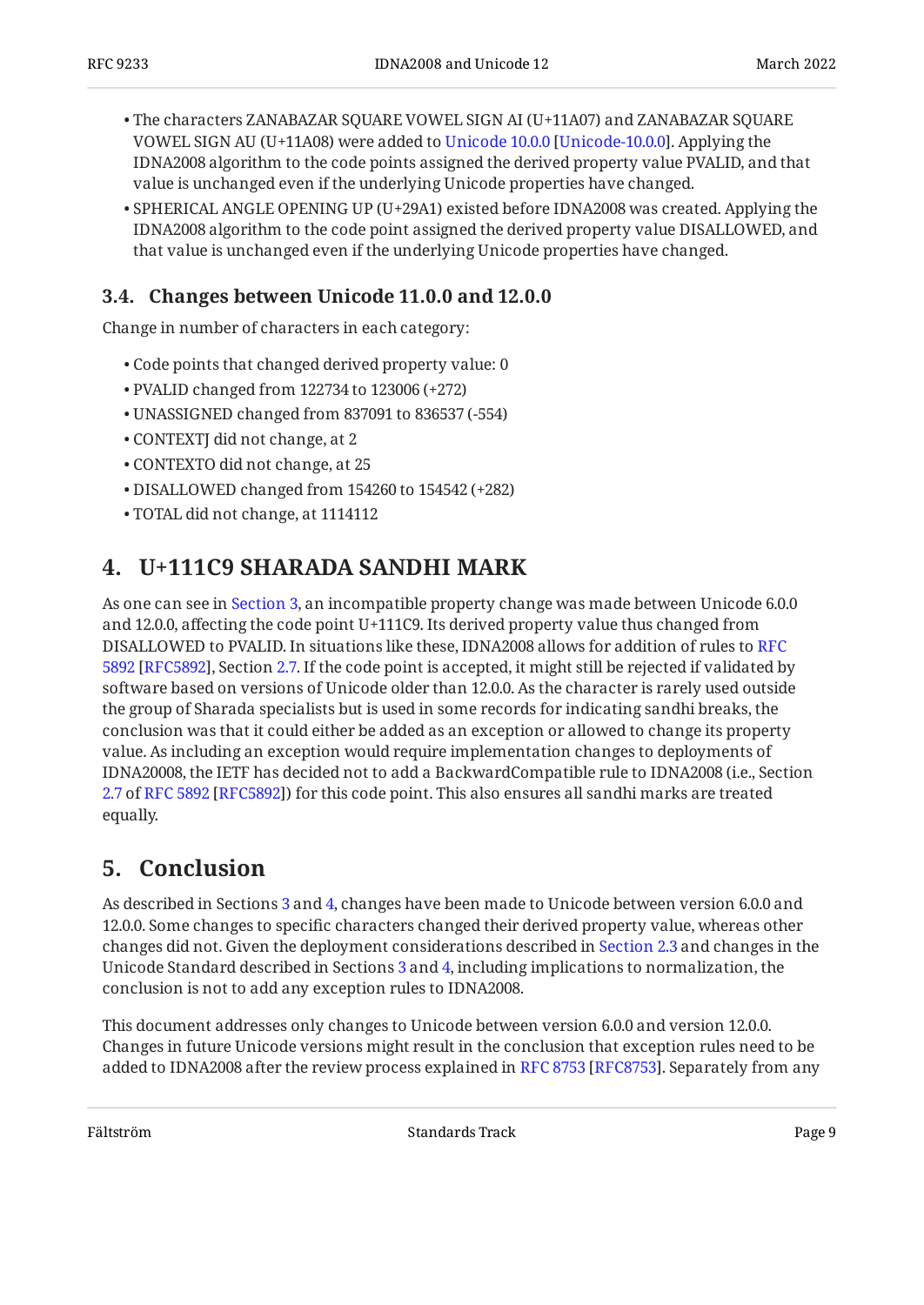changesin Unicode, the IETF might conclude that updates to RFC 5892 [RFC5892] or other IDNA2008 documents might become necessary; such updates might include changes to the algorithm specified in IDNA2008 as well as additional rules, categories, or other forms of tuning, likethe clarifications in RFC 8753 [RFC8753].

## <span id="page-9-0"></span>**[6. IANA Considerations](#page-9-0)**

IANAupdated the "IDNA Rules and Derived Property Values" [IANA-IDNA] registry after the expert reviewer validated that the derived property values were calculated correctly.

### <span id="page-9-1"></span>**[7. Security Considerations](#page-9-1)**

This document makes recommendations regarding the use of the IDNA2008 algorithm for calculation of derived property values, based on Unicode version 12.0.0. This recommendation does not say anything about what recommendations to make for future versions of the Unicode Standard.

Not following these recommendations can lead to various security issues. Specifically, allowing confusable characters may lead to various phishing attacks, as described in the Security Consideration Sections in the documents listed in [Section 2.1](#page-3-1).

### <span id="page-9-3"></span><span id="page-9-2"></span>**[8. References](#page-9-2)**

#### **[8.1. Normative References](#page-9-3)**

- <span id="page-9-7"></span>**[RFC3491]** Hoffman, P. and M. Blanchet, "Nameprep: A Stringprep Profile for Internationalized Domain Names (IDN)", RFC 3491, DOI 10.17487/RFC3491, March 2003, <[https://www.rfc-editor.org/info/rfc3491>](https://www.rfc-editor.org/info/rfc3491).
- <span id="page-9-5"></span>**[RFC5890]** , Klensin, J. "Internationalized Domain Names for Applications (IDNA): Definitions and Document Framework", RFC 5890, DOI 10.17487/RFC5890, August 2010, <https://www.rfc-editor.org/info/rfc5890>.
- <span id="page-9-6"></span>**[RFC5891]** Klensin, J., "Internationalized Domain Names in Applications (IDNA): Protocol", RFC 5891, DOI 10.17487/RFC5891, August 2010, [<https://www.rfc-editor.org/info/](https://www.rfc-editor.org/info/rfc5891) . [rfc5891](https://www.rfc-editor.org/info/rfc5891)>
- <span id="page-9-4"></span>**[RFC5892]** , Faltstrom, P., Ed. "The Unicode Code Points and Internationalized Domain Names for Applications (IDNA)", RFC 5892, DOI 10.17487/RFC5892, August 2010, . [<https://www.rfc-editor.org/info/rfc5892](https://www.rfc-editor.org/info/rfc5892)>
- <span id="page-9-8"></span>**[RFC5893]** Alvestrand, H., Ed. and C. Karp, "Right-to-Left Scripts for Internationalized Domain Names for Applications (IDNA)", RFC 5893, DOI 10.17487/RFC5893, August 2010, <https://www.rfc-editor.org/info/rfc5893>.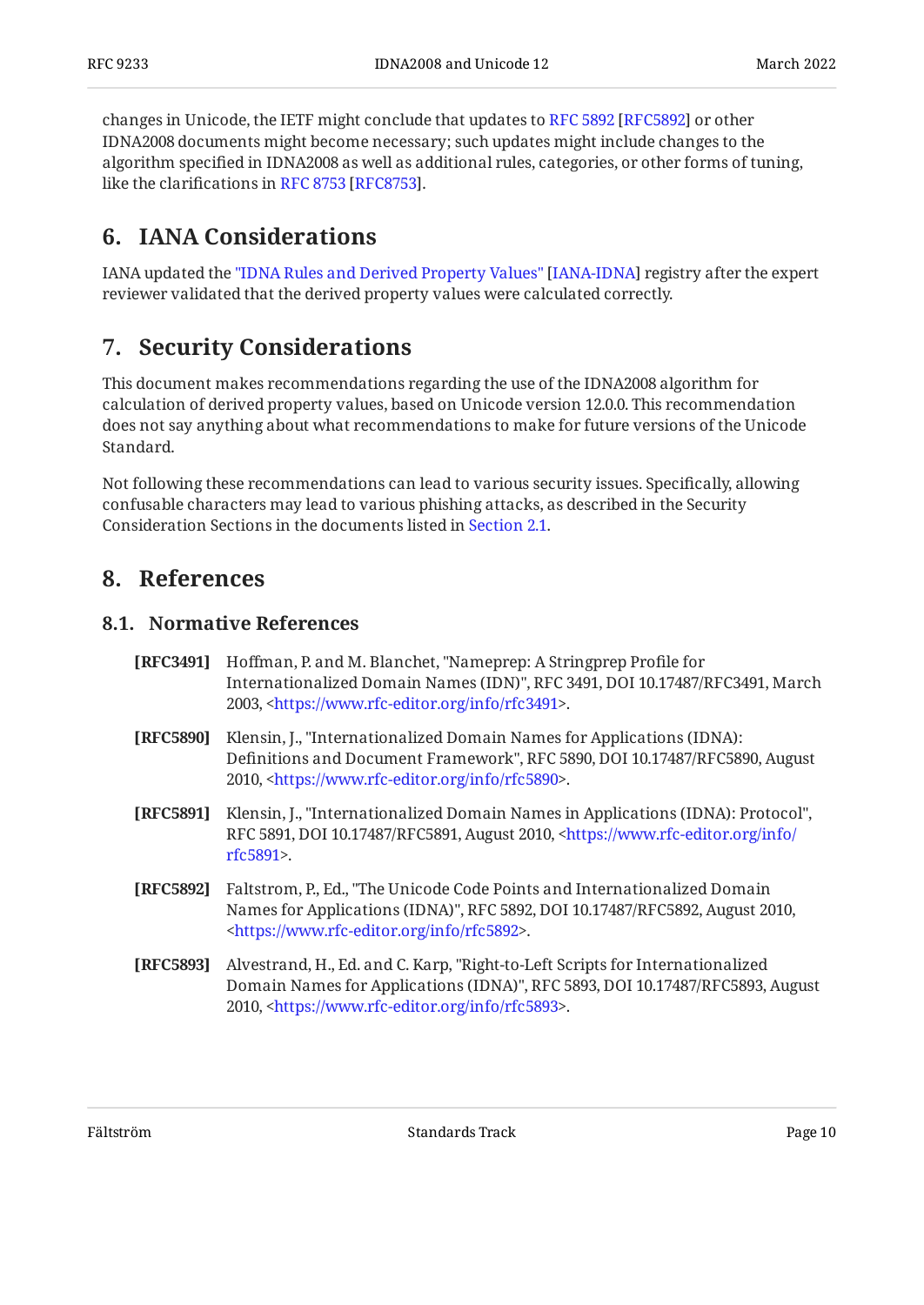<span id="page-10-1"></span>**[RFC6452]** Faltstrom, P., Ed. and P. Hoffman, Ed., "The Unicode Code Points and , Internationalized Domain Names for Applications (IDNA) - Unicode 6.0" RFC 6452, DOI 10.17487/RFC6452, November 2011, [<https://www.rfc-editor.org/info/](https://www.rfc-editor.org/info/rfc6452) . [rfc6452](https://www.rfc-editor.org/info/rfc6452)>

#### <span id="page-10-0"></span>**[8.2. Informative References](#page-10-0)**

- <span id="page-10-2"></span>**[IAB2005-1]** Internet Architecture Board, "IAB Statement on Identifiers and Unicode 7.0.0", 27 January 2015, [<https://www.iab.org/documents/correspondence-reports-](https://www.iab.org/documents/correspondence-reports-documents/2015-2/iab-statement-on-identifiers-and-unicode-7-0-0/archive/). [documents/2015-2/iab-statement-on-identi](https://www.iab.org/documents/correspondence-reports-documents/2015-2/iab-statement-on-identifiers-and-unicode-7-0-0/archive/)fiers-and-unicode-7-0-0/archive/>
- <span id="page-10-3"></span>**[IAB2005-2]** Internet Architecture Board, "IAB Statement on Identifiers and Unicode 7.0.0", 11 February 2015, [<https://www.iab.org/documents/correspondence-reports-](https://www.iab.org/documents/correspondence-reports-documents/2015-2/iab-statement-on-identifiers-and-unicode-7-0-0/). [documents/2015-2/iab-statement-on-identi](https://www.iab.org/documents/correspondence-reports-documents/2015-2/iab-statement-on-identifiers-and-unicode-7-0-0/)fiers-and-unicode-7-0-0/>
- <span id="page-10-11"></span><span id="page-10-9"></span><span id="page-10-8"></span><span id="page-10-6"></span><span id="page-10-4"></span>**[IANA-IDNA]** IANA, "IDNA Rules and Derived Property Values", February 2022, [<https://](https://www.iana.org/assignments/idna-tables-12.0.0/) . [www.iana.org/assignments/idna-tables-12.0.0/>](https://www.iana.org/assignments/idna-tables-12.0.0/)
	- **[IDNA7]** Klensin, J. C. and P. Faltstrom, "IDNA Update for Unicode 7.0 and Later Versions", Work in Progress, Internet-Draft, draft-klensin-idna-5892upd-unicode70-05, 8 October 2017, [<https://datatracker.ietf.org/doc/html/draft-klensin-idna-5892upd-](https://datatracker.ietf.org/doc/html/draft-klensin-idna-5892upd-unicode70-05). [unicode70-05](https://datatracker.ietf.org/doc/html/draft-klensin-idna-5892upd-unicode70-05)>
	- **[RFC3454]** Hoffman, P. and M. Blanchet, "Preparation of Internationalized Strings ("stringprep")", RFC 3454, DOI 10.17487/RFC3454, December 2002, [<https://](https://www.rfc-editor.org/info/rfc3454) . [www.rfc-editor.org/info/rfc3454>](https://www.rfc-editor.org/info/rfc3454)
	- **[RFC3490]** Faltstrom, P., Hoffman, P., and A. Costello, "Internationalizing Domain Names in Applications (IDNA)", RFC 3490, DOI 10.17487/RFC3490, March 2003, <[https://](https://www.rfc-editor.org/info/rfc3490) . [www.rfc-editor.org/info/rfc3490>](https://www.rfc-editor.org/info/rfc3490)
	- **[RFC5894]** , Klensin, J. "Internationalized Domain Names for Applications (IDNA): Background, Explanation, and Rationale", RFC 5894, DOI 10.17487/RFC5894, August 2010, <https://www.rfc-editor.org/info/rfc5894>.
	- **[RFC5895]** Resnick, P. and P. Hoffman, "Mapping Characters for Internationalized Domain Names in Applications (IDNA) 2008", RFC 5895, DOI 10.17487/RFC5895, September 2010, <https://www.rfc-editor.org/info/rfc5895>.
	- **[RFC6912]** Sullivan, A., Thaler, D., Klensin, J., and O. Kolkman, "Principles for Unicode Code Point Inclusion in Labels in the DNS", RFC 6912, DOI 10.17487/RFC6912, April 2013, . [<https://www.rfc-editor.org/info/rfc6912](https://www.rfc-editor.org/info/rfc6912)>
	- **[RFC8753]** Klensin, J. and P. Fältström, "Internationalized Domain Names for Applications (IDNA) Review for New Unicode Versions", RFC 8753, DOI 10.17487/RFC8753, April 2020, <[https://www.rfc-editor.org/info/rfc8753>](https://www.rfc-editor.org/info/rfc8753).

<span id="page-10-10"></span><span id="page-10-7"></span><span id="page-10-5"></span>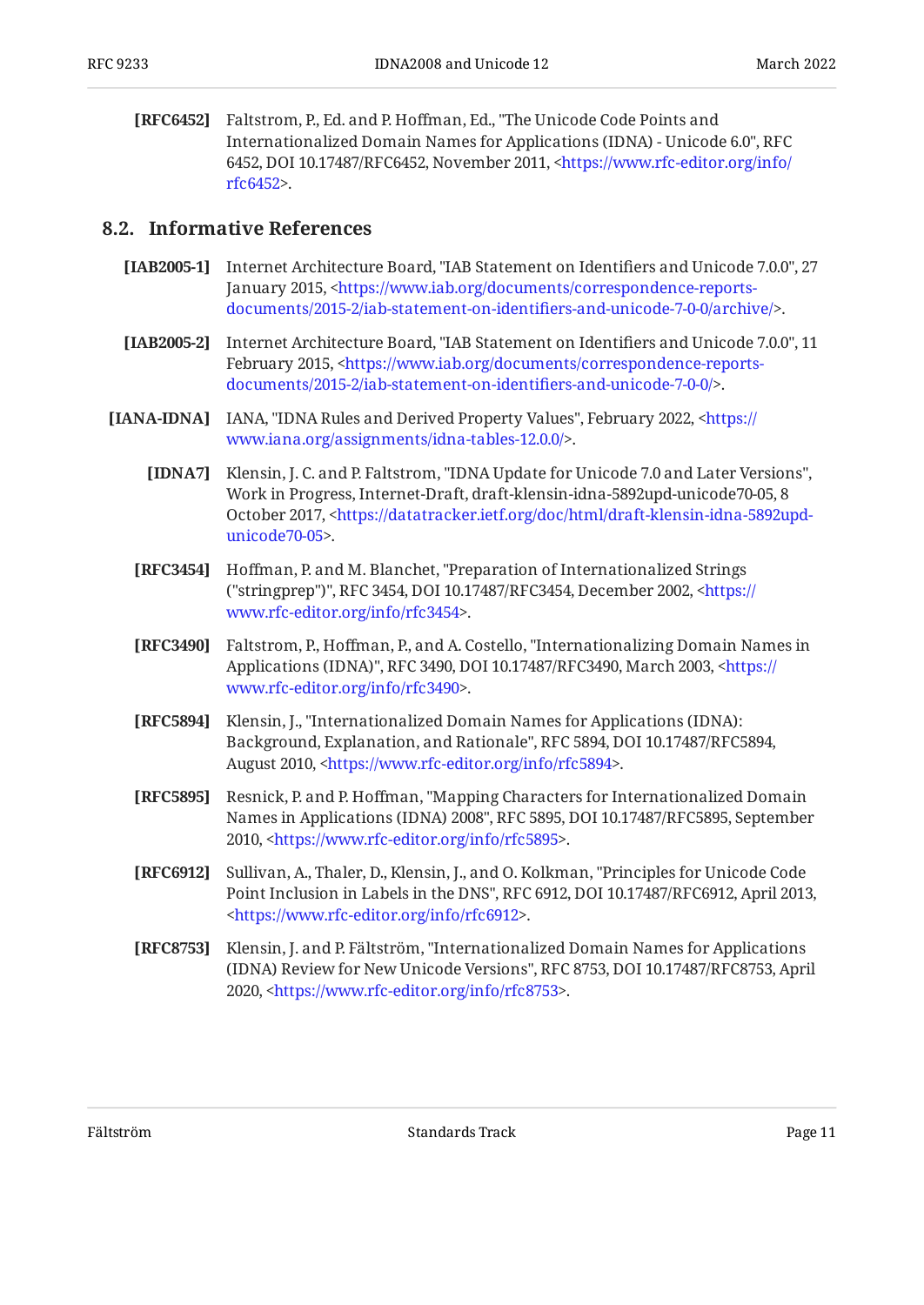- <span id="page-11-7"></span>**[SAC-084]** The Security and Stability Advisory Committee, "SAC084", SSAC Comments on Fast Track Process, August 2016, [<https://www.icann.org/en/system/](https://www.icann.org/en/system/files/files/sac-084-en.pdf)files/files/ . [sac-084-en.pdf](https://www.icann.org/en/system/files/files/sac-084-en.pdf)> Guidelines for the Extended Process Similarity Review Panel for the IDN ccTLD
- <span id="page-11-5"></span>**[Unicode-3.2.0]** The Unicode Consortium, "The Unicode Standard, Version 3.2.0", Mountain View: The Unicode Consortium, ISBN 0-201-61633-5, March 2002, <[https://](https://www.unicode.org/versions/Unicode3.2.0/) . [www.unicode.org/versions/Unicode3.2.0/>](https://www.unicode.org/versions/Unicode3.2.0/)
- <span id="page-11-1"></span>**[Unicode-5.2.0]** The Unicode Consortium, "The Unicode Standard, Version 5.2.0", Mountain View: The Unicode Consortium, ISBN 978-1-936213-00-9, October 2009, [<https://](https://www.unicode.org/versions/Unicode5.2.0/) . [www.unicode.org/versions/Unicode5.2.0/>](https://www.unicode.org/versions/Unicode5.2.0/)
- <span id="page-11-2"></span>**[Unicode-6.0.0]** The Unicode Consortium, "The Unicode Standard, Version 6.0.0", Mountain View: The Unicode Consortium, ISBN 978-1-936213-01-6, October 2011, [<https://](https://www.unicode.org/versions/Unicode6.0.0/) . [www.unicode.org/versions/Unicode6.0.0/>](https://www.unicode.org/versions/Unicode6.0.0/)
- <span id="page-11-4"></span>**[Unicode-7.0.0]** The Unicode Consortium, "The Unicode Standard, Version 7.0.0", Mountain View: The Unicode Consortium, ISBN 978-1-936213-09-2, June 2014, <[https://](https://www.unicode.org/versions/Unicode7.0.0/) . [www.unicode.org/versions/Unicode7.0.0/>](https://www.unicode.org/versions/Unicode7.0.0/)
- <span id="page-11-8"></span>**[Unicode-8.0.0]** The Unicode Consortium, "The Unicode Standard, Version 8.0.0", Mountain View: The Unicode Consortium, ISBN 978-1-936213-10-8, June 2015, <[https://](https://www.unicode.org/versions/Unicode8.0.0/) . [www.unicode.org/versions/Unicode8.0.0/>](https://www.unicode.org/versions/Unicode8.0.0/)
- <span id="page-11-10"></span>**[Unicode-10.0.0]** The Unicode Consortium, "The Unicode Standard, Version 10.0.0", Mountain View: The Unicode Consortium, ISBN 978-1-936213-16-0, June 2017, <[https://](https://www.unicode.org/versions/Unicode10.0.0/) . [www.unicode.org/versions/Unicode10.0.0/>](https://www.unicode.org/versions/Unicode10.0.0/)
- <span id="page-11-9"></span>**[Unicode-11.0.0]** The Unicode Consortium, "The Unicode Standard, Version 11.0.0", Mountain View: The Unicode Consortium, ISBN 978-1-936213-19-1, June 2018, <[https://](https://www.unicode.org/versions/Unicode11.0.0/) . [www.unicode.org/versions/Unicode11.0.0/>](https://www.unicode.org/versions/Unicode11.0.0/)
- <span id="page-11-6"></span><span id="page-11-3"></span>**[Unicode-12.0.0]** The Unicode Consortium, "The Unicode Standard, Version 12.0.0", Mountain View: The Unicode Consortium, ISBN 978-1-936213-22-1, March 2019, [<https://](https://www.unicode.org/versions/Unicode12.0.0/) . [www.unicode.org/versions/Unicode12.0.0/>](https://www.unicode.org/versions/Unicode12.0.0/)
	- **[UTS-46]** The Unicode Consortium, "Unicode Technical Standard #46, Version 12.0.0", UNICODE IDNA COMPATIBILITY PROCESSING, March 2019, <<del>http</del>s:// . [www.unicode.org/reports/tr46/tr46-23.html](https://www.unicode.org/reports/tr46/tr46-23.html)>

## <span id="page-11-0"></span>**[Appendix A. Changes from Unicode 6.0.0 to Unicode 7.0.0](#page-11-0)**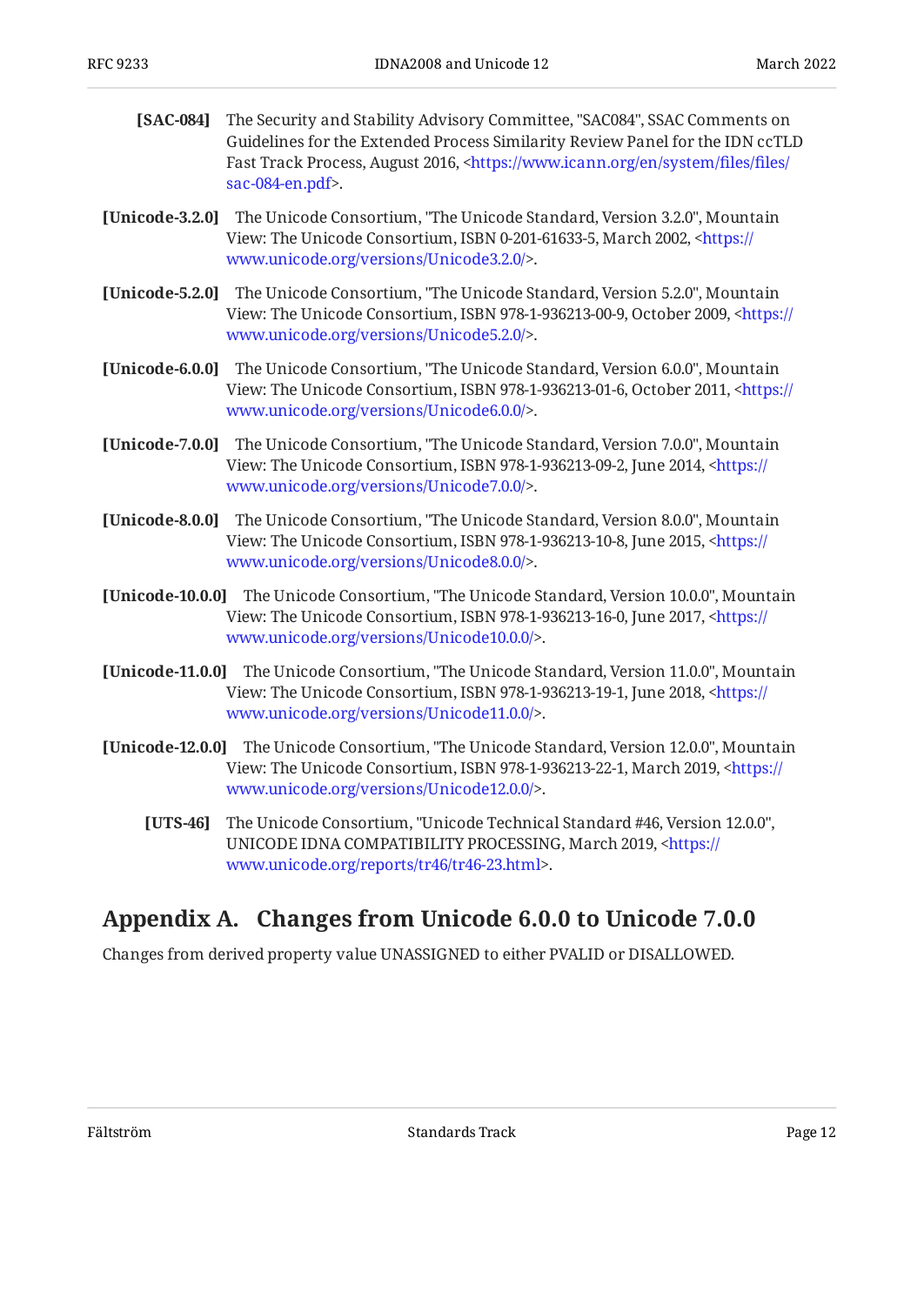| 037F                       |                      | DISALLOWED # GREEK CAPITAL LETTER YOT                        |
|----------------------------|----------------------|--------------------------------------------------------------|
| 0528                       |                      | DISALLOWED # CYRILLIC CAPITAL LETTER EN WITH LEFT HOOK       |
| 0529                       | PVALID               | # CYRILLIC SMALL LETTER EN WITH LEFT HOOK                    |
| 052A                       |                      | DISALLOWED # CYRILLIC CAPITAL LETTER DZZHE                   |
| 052B                       | PVALID               | # CYRILLIC SMALL LETTER DZZHE                                |
|                            |                      |                                                              |
| 052C                       |                      | DISALLOWED # CYRILLIC CAPITAL LETTER DCHE                    |
| 052D                       | PVALID               | # CYRILLIC SMALL LETTER DCHE                                 |
| 052E                       |                      | DISALLOWED # CYRILLIC CAPITAL LETTER EL WITH DESCENDER       |
| 052F                       | PVALID               | # CYRILLIC SMALL LETTER EL WITH DESCENDER                    |
| 058D058F                   |                      | DISALLOWED # RIGHT-FACING ARMENIAN ETERNITY SIGNARMENIAN     |
| 06040605                   |                      | DISALLOWED # ARABIC SIGN SAMVATARABIC NUMBER MARK ABOVE      |
|                            |                      |                                                              |
| 061C                       | $\lambda$            | DISALLOWED # ARABIC LETTER MARK                              |
| 08A008B2<br>$\mathbf{r}$   | PVALID               | # ARABIC LETTER BEH WITH SMALL V BELOWARABIC                 |
| 08E408FF<br>$\overline{ }$ | PVALID               | # ARABIC CURLY FATHAARABIC MARK SIDEWAYS NOON                |
| 0978<br>$\pmb{\cdot}$      | PVALID<br>$\bullet$  | # DEVANAGARI LETTER MARWARI DDA                              |
| 0980                       | PVALID               | # BENGALI ANJI                                               |
| 0AF0                       |                      | DISALLOWED # GUJARATI ABBREVIATION SIGN                      |
| <b>0C00</b>                | PVALID               | # TELUGU SIGN COMBINING CANDRABINDU ABOVE                    |
| <b>0C34</b>                | PVALID               |                                                              |
|                            |                      | # TELUGU LETTER LLLA                                         |
| <b>0C81</b>                | PVALID               | # KANNADA SIGN CANDRABINDU                                   |
| 0D01<br>$\mathbf{r}$       | PVALID               | # MALAYALAM SIGN CANDRABINDU                                 |
| 0DE60DEF ;                 | PVALID               | # SINHALA LITH DIGIT ZEROSINHALA LITH DIGIT N                |
| 0EDE0EDF                   | PVALID               | # LAO LETTER KHMU GOLAO LETTER KHMU NYO                      |
| 10C7                       |                      | DISALLOWED # GEORGIAN CAPITAL LETTER YN                      |
| $\mathbf{I}$<br>10CD       |                      | DISALLOWED # GEORGIAN CAPITAL LETTER AEN                     |
| 10FD10FF                   | PVALID               | # GEORGIAN LETTER AENGEORGIAN LETTER LABIAL S                |
|                            | $\ddot{\phantom{a}}$ |                                                              |
| 16F116F8<br>$\pmb{\cdot}$  | PVALID               | # RUNIC LETTER KRUNIC LETTER FRANKS CASKET AE                |
| 17B417B5                   |                      | DISALLOWED # KHMER VOWEL INHERENT AQ. . KHMER VOWEL INHERENT |
| 191D191E                   | PVALID               | # LIMBU LETTER GYANLIMBU LETTER TRA                          |
| 1AB01ABD                   | PVALID               | # COMBINING DOUBLED CIRCUMFLEX ACCENTCOMBININ                |
| 1ABE<br>$\overline{ }$     |                      | DISALLOWED # COMBINING PARENTHESES OVERLAY                   |
| 1BAB1BAD                   | PVALID               | # SUNDANESE SIGN VIRAMASUNDANESE CONSONANT SI                |
| 1BBA1BBF                   | <b>PVALID</b>        | # SUNDANESE AVAGRAHASUNDANESE LETTER FINAL M                 |
| 1CC01CC7                   |                      | DISALLOWED # SUNDANESE PUNCTUATION BINDU SURYASUNDANESE      |
| $\ddot{i}$                 |                      |                                                              |
| 1CF31CF6<br>$\cdot$        | PVALID               | # VEDIC SIGN ROTATED ARDHAVISARGAVEDIC SIGN U                |
| 1CF81CF9                   | PVALID               | # VEDIC TONE RING ABOVEVEDIC TONE DOUBLE RING                |
| 1DE71DF5                   | PVALID               | # COMBINING LATIN SMALL LETTER ALPHACOMBINING                |
| 20662069                   |                      | DISALLOWED # LEFT-TO-RIGHT ISOLATEPOP DIRECTIONAL ISOLAT     |
| 20BA20BD<br>$\cdot$        |                      | DISALLOWED # TURKISH LIRA SIGNRUBLE SIGN                     |
| 23F423FA                   |                      | DISALLOWED # BLACK MEDIUM LEFT-POINTING TRIANGLEBLACK CI     |
| 2700                       |                      | DISALLOWED # BLACK SAFETY SCISSORS                           |
| 27CB                       | $\pmb{\cdot}$        | ; DISALLOWED # MATHEMATICAL RISING DIAGONAL                  |
| 27CD                       |                      | DISALLOWED # MATHEMATICAL FALLING DIAGONAL                   |
|                            |                      |                                                              |
| 2B4D2B4F                   |                      | DISALLOWED # DOWNWARDS TRIANGLE-HEADED ZIGZAG ARROWSHORT     |
| 2B5A2B73                   |                      | DISALLOWED # SLANTED NORTH ARROW WITH HOOKED HEAD. . DOWNWAR |
| 2B762B95                   |                      | : DISALLOWED # NORTH WEST TRIANGLE-HEADED ARROW TO BARRIGH   |
| 2B982BB9                   |                      | ; DISALLOWED # THREE-D TOP-LIGHTED LEFTWARDS EQUILATERAL ARR |
| 2BBD2BC8                   |                      | DISALLOWED # BALLOT BOX WITH LIGHT XBLACK MEDIUM RIGHT-P     |
| 2BCA2BD1                   |                      | DISALLOWED # TOP HALF BLACK CIRCLEUNCERTAINTY SIGN           |
| 2CF <sub>2</sub>           |                      | DISALLOWED # COPTIC CAPITAL LETTER BOHAIRIC KHEI             |
| 2CF3                       | PVALID               | # COPTIC SMALL LETTER BOHAIRIC KHEI                          |
|                            |                      |                                                              |
| 2D27                       | PVALID               | # GEORGIAN SMALL LETTER YN                                   |
| 2D <sub>2</sub> D          | PVALID               | # GEORGIAN SMALL LETTER AEN                                  |
| 2D662D67                   | ; PVALID             | # TIFINAGH LETTER YETIFINAGH LETTER YO                       |
| 2E322E42                   |                      | ; DISALLOWED # TURNED COMMADOUBLE LOW-REVERSED-9 QUOTATION   |
| 9FCC                       | ; PVALID             | # <cjk ideograph=""></cjk>                                   |
| A674A67B                   | PVALID               | # COMBINING CYRILLIC LETTER UKRAINIAN IECOMBI                |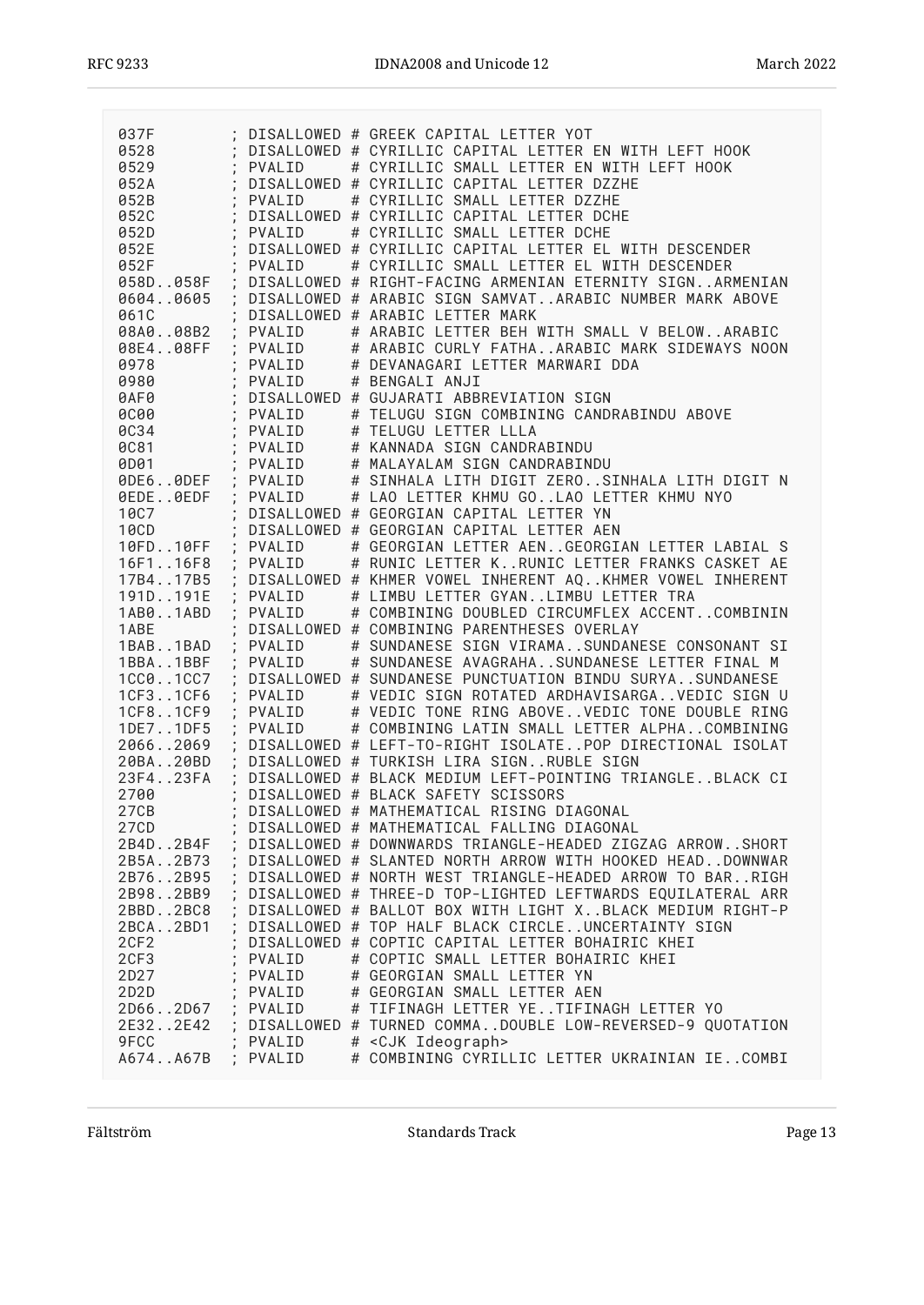| A698                                |          | DISALLOWED # CYRILLIC CAPITAL LETTER DOUBLE O                                                                                                                                                                                          |
|-------------------------------------|----------|----------------------------------------------------------------------------------------------------------------------------------------------------------------------------------------------------------------------------------------|
| A699                                | : PVALID | # CYRILLIC SMALL LETTER DOUBLE O                                                                                                                                                                                                       |
| A69A<br>A69B                        |          | ; DISALLOWED # CYRILLIC CAPITAL LETTER CROSSED O                                                                                                                                                                                       |
|                                     | : PVALID | # CYRILLIC SMALL LETTER CROSSED 0                                                                                                                                                                                                      |
|                                     |          | A69CA69D ; DISALLOWED # MODIFIER LETTER CYRILLIC HARD SIGNMODIFIER                                                                                                                                                                     |
| $\sim$ $\sim$ $\sim$ $\sim$<br>A69F |          | PVALID # COMBINING CYRILLIC LETTER IOTIFIED E                                                                                                                                                                                          |
| A792                                |          | DISALLOWED # LATIN CAPITAL LETTER C WITH BAR                                                                                                                                                                                           |
|                                     |          | A793A795 ; PVALID # LATIN SMALL LETTER C WITH BARLATIN SMALL LE                                                                                                                                                                        |
| A796                                |          | DISALLOWED # LATIN CAPITAL LETTER B WITH FLOURISH                                                                                                                                                                                      |
| A797                                | PVALID   | # LATIN SMALL LETTER B WITH FLOURISH                                                                                                                                                                                                   |
| $\sim 10^{-10}$ GeV                 |          |                                                                                                                                                                                                                                        |
|                                     |          | DISALLOWED # LATIN CAPITAL LETTER F WITH STROKE                                                                                                                                                                                        |
|                                     |          | A798 ; DISALLOWED # LATIN CAPITAL LETTER F WITH STROKE<br>A799 ; PVALID # LATIN SMALL LETTER F WITH STROKE<br>A798 ; DISALLOWED # LATIN CAPITAL LETTER VOLAPUK AE<br>A79B ; PVALID # LATIN SMALL LETTER VOLAPUK AE<br>A79C ; DISALLOWE |
|                                     |          |                                                                                                                                                                                                                                        |
|                                     |          |                                                                                                                                                                                                                                        |
|                                     |          |                                                                                                                                                                                                                                        |
|                                     |          |                                                                                                                                                                                                                                        |
|                                     |          |                                                                                                                                                                                                                                        |
| A79F ; PVALID                       |          | # LATIN SMALL LETTER VOLAPUK UE                                                                                                                                                                                                        |
|                                     |          |                                                                                                                                                                                                                                        |
|                                     |          | A7AAA7AD ; DISALLOWED # LATIN CAPITAL LETTER H WITH HOOKLATIN CAPIT                                                                                                                                                                    |
|                                     |          | A7B0A7B1 ; DISALLOWED # LATIN CAPITAL LETTER TURNED KLATIN CAPITAL                                                                                                                                                                     |
| A7F7                                |          | ; PVALID # LATIN EPIGRAPHIC LETTER SIDEWAYS I                                                                                                                                                                                          |
|                                     |          | A7F8A7F9 ; DISALLOWED # MODIFIER LETTER CAPITAL H WITH STROKEMODIFI                                                                                                                                                                    |
| A9E0A9FE                            |          | ; PVALID # MYANMAR LETTER SHAN GHAMYANMAR LETTER TAI L                                                                                                                                                                                 |
| AA7CAA7F<br>$\overline{1}$          |          | PVALID # MYANMAR SIGN TAI LAING TONE-2MYANMAR LETTER                                                                                                                                                                                   |
| AAE0AAEF                            |          | ; PVALID # MEETEI MAYEK LETTER EMEETEI MAYEK VOWEL SIG                                                                                                                                                                                 |
|                                     |          | AAF0AAF1 : DISALLOWED # MEETEI MAYEK CHEIKHANMEETEI MAYEK AHANG KHU                                                                                                                                                                    |
|                                     |          | AAF2AAF6 ; PVALID # MEETEI MAYEK ANJIMEETEI MAYEK VIRAMA                                                                                                                                                                               |
|                                     |          | AB30AB5A ; PVALID # LATIN SMALL LETTER BARRED ALPHALATIN SMALL                                                                                                                                                                         |
|                                     |          |                                                                                                                                                                                                                                        |
|                                     |          | AB5BAB5F ; DISALLOWED # MODIFIER BREVE WITH INVERTED BREVEMODIFIER<br>AB64AB65 ; PVALID # LATIN SMALL LETTER INVERTED ALPHAGREEK LETT                                                                                                  |
|                                     |          |                                                                                                                                                                                                                                        |
|                                     |          | FA2EFA2F ; DISALLOWED # CJK COMPATIBILITY IDEOGRAPH-FA2ECJK COMPATI                                                                                                                                                                    |
| FE27FE2D ; PVALID                   |          | # COMBINING LIGATURE LEFT HALF BELOWCOMBINING                                                                                                                                                                                          |
|                                     |          | 1018B1018C; DISALLOWED # GREEK ONE QUARTER SIGNGREEK SINUSOID SIGN                                                                                                                                                                     |
|                                     |          | 101A0 ; DISALLOWED # GREEK SYMBOL TAU RHO                                                                                                                                                                                              |
| 102E0                               |          | ; PVALID # COPTIC EPACT THOUSANDS MARK                                                                                                                                                                                                 |
|                                     |          | 102E1102FB; DISALLOWED # COPTIC EPACT DIGIT ONECOPTIC EPACT NUMBER N                                                                                                                                                                   |
|                                     |          |                                                                                                                                                                                                                                        |
|                                     |          |                                                                                                                                                                                                                                        |
|                                     |          |                                                                                                                                                                                                                                        |
|                                     |          |                                                                                                                                                                                                                                        |
|                                     |          | 1053010563; PVALID # CAUCASIAN ALBANIAN LETTER ALTCAUCASIAN ALBA                                                                                                                                                                       |
|                                     |          | 1056F ; DISALLOWED # CAUCASIAN ALBANIAN CITATION MARK                                                                                                                                                                                  |
| 1060010736; PVALID                  |          | # LINEAR A SIGN AB001LINEAR A SIGN A664                                                                                                                                                                                                |
| 1074010755; PVALID                  |          | # LINEAR A SIGN A701 ALINEAR A SIGN A732 JE                                                                                                                                                                                            |
| 1076010767; PVALID                  |          | # LINEAR A SIGN A800LINEAR A SIGN A807                                                                                                                                                                                                 |
| 1086010876; PVALID                  |          | # PALMYRENE LETTER ALEPHPALMYRENE LETTER TAW                                                                                                                                                                                           |
|                                     |          | 108771087F; DISALLOWED # PALMYRENE LEFT-POINTING FLEURONPALMYRENE NU                                                                                                                                                                   |
| 108801089E; PVALID                  |          | # NABATAEAN LETTER FINAL ALEPHNABATAEAN LETTE                                                                                                                                                                                          |
|                                     |          | 108A7108AF; DISALLOWED # NABATAEAN NUMBER ONENABATAEAN NUMBER ONE HU                                                                                                                                                                   |
|                                     |          |                                                                                                                                                                                                                                        |
| 10980109B7; PVALID                  |          | # MEROITIC HIEROGLYPHIC LETTER AMEROITIC CURS                                                                                                                                                                                          |
| 109BE109BF; PVALID                  |          | # MEROITIC CURSIVE LOGOGRAM RMTMEROITIC CURSI                                                                                                                                                                                          |
| 10A8010A9C; PVALID                  |          | # OLD NORTH ARABIAN LETTER HEHOLD NORTH ARABI                                                                                                                                                                                          |
|                                     |          | 10A9D10A9F; DISALLOWED # OLD NORTH ARABIAN NUMBER ONEOLD NORTH ARABI                                                                                                                                                                   |
| 10AC010AC7; PVALID                  |          | # MANICHAEAN LETTER ALEPHMANICHAEAN LETTER WA                                                                                                                                                                                          |
| 10AC8                               |          | ; DISALLOWED # MANICHAEAN SIGN UD                                                                                                                                                                                                      |
| 10AC910AE6; PVALID                  |          | # MANICHAEAN LETTER ZAYINMANICHAEAN ABBREVIAT                                                                                                                                                                                          |
|                                     |          | 10AEB10AF6; DISALLOWED # MANICHAEAN NUMBER ONEMANICHAEAN PUNCTUATION                                                                                                                                                                   |
| 10B8010B91; PVALID                  |          | # PSALTER PAHLAVI LETTER ALEPHPSALTER PAHLAVI                                                                                                                                                                                          |
|                                     |          | 10B9910B9C; DISALLOWED # PSALTER PAHLAVI SECTION MARKPSALTER PAHLAVI                                                                                                                                                                   |
|                                     |          |                                                                                                                                                                                                                                        |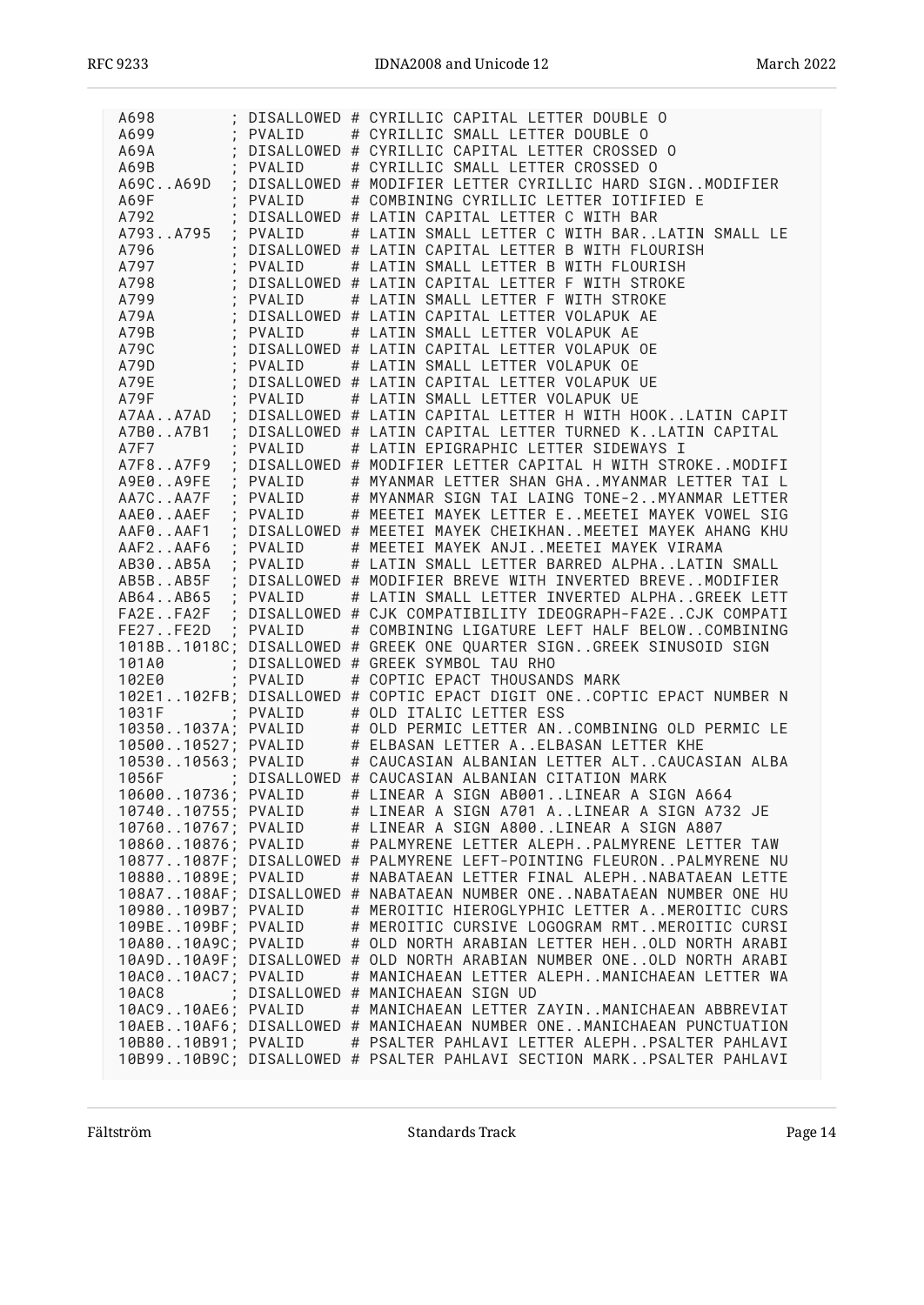|                                                                |          | 10BA910BAF; DISALLOWED # PSALTER PAHLAVI NUMBER ONEPSALTER PAHLAVI N          |
|----------------------------------------------------------------|----------|-------------------------------------------------------------------------------|
| 1107F ; PVALID                                                 |          | # BRAHMI NUMBER JOINER                                                        |
| 110D0110E8; PVALID                                             |          | # SORA SOMPENG LETTER SAHSORA SOMPENG LETTER                                  |
|                                                                |          | # SORA SOMPENG DIGIT ZEROSORA SOMPENG DIGIT N                                 |
|                                                                |          | # CHAKMA SIGN CANDRABINDUCHAKMA MAAYYAA                                       |
| 110F0110F9; PVALID<br>1110011134; PVALID<br>111361113F; PVALID |          | # CHAKMA DIGIT ZEROCHAKMA DIGIT NINE                                          |
|                                                                |          | 1114011143; DISALLOWED # CHAKMA SECTION MARKCHAKMA QUESTION MARK              |
| 1115011173; PVALID                                             |          | # MAHAJANI LETTER AMAHAJANI SIGN NUKTA                                        |
|                                                                |          | 1117411175; DISALLOWED # MAHAJANI ABBREVIATION SIGNMAHAJANI SECTION           |
|                                                                |          | 11176 ; PVALID # MAHAJANI LIGATURE SHRI                                       |
|                                                                |          | 11180111C4; PVALID # SHARADA SIGN CANDRABINDUSHARADA OM                       |
|                                                                |          | 111C5111C8; DISALLOWED # SHARADA DANDASHARADA SEPARATOR                       |
|                                                                |          |                                                                               |
|                                                                |          | # SHARADA DIGIT ZEROSHARADA EKAM                                              |
|                                                                |          | 111E1111F4; DISALLOWED # SINHALA ARCHAIC DIGIT ONESINHALA ARCHAIC NU          |
| 1120011211; PVALID                                             |          | # KHOJKI LETTER AKHOJKI LETTER JJA                                            |
| 1121311237; PVALID                                             |          | # KHOJKI LETTER NYAKHOJKI SIGN SHADDA                                         |
|                                                                |          | 112381123D; DISALLOWED # KHOJKI DANDAKHOJKI ABBREVIATION SIGN                 |
| 112B0112EA; PVALID                                             |          | # KHUDAWADI LETTER AKHUDAWADI SIGN VIRAMA                                     |
| 112F0112F9; PVALID                                             |          | # KHUDAWADI DIGIT ZEROKHUDAWADI DIGIT NINE                                    |
| 1130111303; PVALID                                             |          | # GRANTHA SIGN CANDRABINDUGRANTHA SIGN VISARG                                 |
| 113051130C; PVALID                                             |          | # GRANTHA LETTER AGRANTHA LETTER VOCALIC L                                    |
| 1130F11310; PVALID                                             |          | # GRANTHA LETTER EEGRANTHA LETTER AI                                          |
| 1131311328; PVALID                                             |          | # GRANTHA LETTER 00GRANTHA LETTER NA                                          |
| 1132A11330; PVALID                                             |          | # GRANTHA LETTER PAGRANTHA LETTER RA                                          |
| 1133211333; PVALID                                             |          | # GRANTHA LETTER LAGRANTHA LETTER LLA                                         |
| 1133511339; PVALID                                             |          | # GRANTHA LETTER VAGRANTHA LETTER HA                                          |
| 1133C11344; PVALID                                             |          | # GRANTHA SIGN NUKTAGRANTHA VOWEL SIGN VOCALI                                 |
| 1134711348; PVALID                                             |          | # GRANTHA VOWEL SIGN EEGRANTHA VOWEL SIGN AI                                  |
| 1134B1134D; PVALID                                             |          | # GRANTHA VOWEL SIGN 00GRANTHA SIGN VIRAMA                                    |
| 11357 ; PVALID                                                 |          | # GRANTHA AU LENGTH MARK                                                      |
| 1135D11363; PVALID                                             |          | # GRANTHA SIGN PLUTAGRANTHA VOWEL SIGN VOCALI                                 |
| 113661136C; PVALID                                             |          | # COMBINING GRANTHA DIGIT ZEROCOMBINING GRANT                                 |
| 1137011374; PVALID                                             |          | # COMBINING GRANTHA LETTER ACOMBINING GRANTHA                                 |
| 11480114C5; PVALID                                             |          | # TIRHUTA ANJITIRHUTA GVANG                                                   |
|                                                                |          | 114C6 : DISALLOWED # TIRHUTA ABBREVIATION SIGN<br>114C7 : PVALID # TIRHUTA OM |
|                                                                |          |                                                                               |
| 114D0114D9; PVALID                                             |          | # TIRHUTA DIGIT ZEROTIRHUTA DIGIT NINE                                        |
| 11580115B5; PVALID                                             |          | # SIDDHAM LETTER ASIDDHAM VOWEL SIGN VOCALIC                                  |
|                                                                |          | 115B8115C0; PVALID # SIDDHAM VOWEL SIGN ESIDDHAM SIGN NUKTA                   |
|                                                                |          | 115C1115C9; DISALLOWED # SIDDHAM SIGN SIDDHAMSIDDHAM END OF TEXT MAR          |
| 1160011640; PVALID                                             |          | # MODI LETTER AMODI SIGN ARDHACANDRA                                          |
|                                                                |          | 1164111643; DISALLOWED # MODI DANDAMODI ABBREVIATION SIGN                     |
| 11644                                                          | ; PVALID | # MODI SIGN HUVA                                                              |
| 1165011659; PVALID                                             |          | # MODI DIGIT ZEROMODI DIGIT NINE                                              |
| 11680116B7; PVALID                                             |          | # TAKRI LETTER ATAKRI SIGN NUKTA                                              |
| 116C0116C9; PVALID                                             |          | # TAKRI DIGIT ZEROTAKRI DIGIT NINE                                            |
|                                                                |          | 118A0118BF; DISALLOWED # WARANG CITI CAPITAL LETTER NGAAWARANG CITI           |
| 118C0118E9; PVALID                                             |          | # WARANG CITI SMALL LETTER NGAAWARANG CITI DI                                 |
|                                                                |          | 118EA118F2; DISALLOWED # WARANG CITI NUMBER TENWARANG CITI NUMBER NI          |
| 118FF ; PVALID                                                 |          | # WARANG CITI OM                                                              |
| 11AC011AF8; PVALID                                             |          | # PAU CIN HAU LETTER PAPAU CIN HAU GLOTTAL ST                                 |
| 1236F12398; PVALID                                             |          | # CUNEIFORM SIGN KAP ELAMITECUNEIFORM SIGN UM                                 |
|                                                                |          | 124631246E; DISALLOWED # CUNEIFORM NUMERIC SIGN ONE QUARTER GURCUNEI          |
|                                                                |          | 12474 ; DISALLOWED # CUNEIFORM PUNCTUATION SIGN DIAGONAL QUADCOLON            |
| 16A4016A5E; PVALID                                             |          | # MRO LETTER TAMRO LETTER TEK                                                 |
| 16A6016A69; PVALID                                             |          | # MRO DIGIT ZEROMRO DIGIT NINE                                                |
|                                                                |          | 16A6E16A6F; DISALLOWED # MRO DANDAMRO DOUBLE DANDA                            |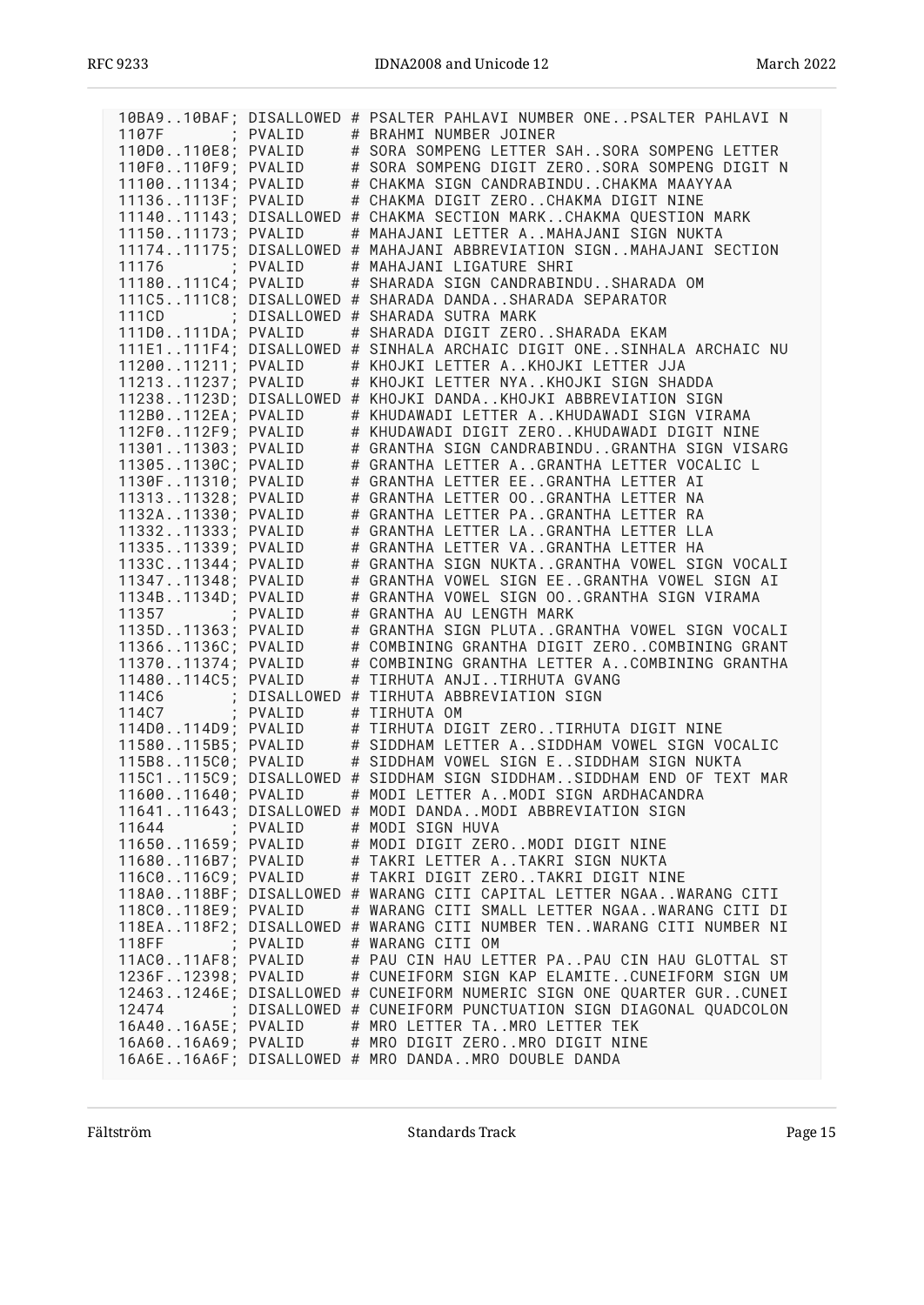| 16AD016AED; PVALID |  | # BASSA VAH LETTER ENNIBASSA VAH LETTER I                                                                                                                                                                                              |
|--------------------|--|----------------------------------------------------------------------------------------------------------------------------------------------------------------------------------------------------------------------------------------|
|                    |  |                                                                                                                                                                                                                                        |
|                    |  | 16AF016AF4; PVALID # BASSA VAH COMBINING HIGH TONEBASSA VAH COMB                                                                                                                                                                       |
|                    |  | 16AF5 ; DISALLOWED # BASSA VAH FULL STOP                                                                                                                                                                                               |
| 16B0016B36; PVALID |  | # PAHAWH HMONG VOWEL KEEBPAHAWH HMONG MARK CI                                                                                                                                                                                          |
|                    |  | 16B3716B3F; DISALLOWED # PAHAWH HMONG SIGN VOS THOMPAHAWH HMONG SIGN                                                                                                                                                                   |
|                    |  | 16B4016B43; PVALID # PAHAWH HMONG SIGN VOS SEEVPAHAWH HMONG SIGN                                                                                                                                                                       |
|                    |  |                                                                                                                                                                                                                                        |
|                    |  | 16B4416B45; DISALLOWED # PAHAWH HMONG SIGN XAUSPAHAWH HMONG SIGN CIM                                                                                                                                                                   |
| 16B5016B59; PVALID |  | # PAHAWH HMONG DIGIT ZEROPAHAWH HMONG DIGIT N                                                                                                                                                                                          |
|                    |  | 16B5B16B61; DISALLOWED # PAHAWH HMONG NUMBER TENSPAHAWH HMONG NUMBER                                                                                                                                                                   |
| 16B6316B77; PVALID |  | # PAHAWH HMONG SIGN VOS LUBPAHAWH HMONG SIGN                                                                                                                                                                                           |
| 16B7D16B8F; PVALID |  | # PAHAWH HMONG CLAN SIGN TSHEEJ PAHAWH HMONG C                                                                                                                                                                                         |
|                    |  |                                                                                                                                                                                                                                        |
| 16F0016F44; PVALID |  | # MIAO LETTER PAMIAO LETTER HHA                                                                                                                                                                                                        |
| 16F5016F7E; PVALID |  | # MIAO LETTER NASALIZATIONMIAO VOWEL SIGN NG                                                                                                                                                                                           |
| 16F8F16F9F; PVALID |  | # MIAO TONE RIGHTMIAO LETTER REFORMED TONE-8                                                                                                                                                                                           |
| 1BC001BC6A; PVALID |  | # DUPLOYAN LETTER HDUPLOYAN LETTER VOCALIC M                                                                                                                                                                                           |
| 1BC701BC7C; PVALID |  | # DUPLOYAN AFFIX LEFT HORIZONTAL SECANTDUPLOY                                                                                                                                                                                          |
|                    |  |                                                                                                                                                                                                                                        |
| 1BC801BC88; PVALID |  | # DUPLOYAN AFFIX HIGH ACUTEDUPLOYAN AFFIX HIG                                                                                                                                                                                          |
| 1BC901BC99; PVALID |  | # DUPLOYAN AFFIX LOW ACUTEDUPLOYAN AFFIX LOW                                                                                                                                                                                           |
|                    |  |                                                                                                                                                                                                                                        |
|                    |  | 1BC9C : DISALLOWED # DUPLOYAN SIGN O WITH CROSS<br>1BC9D1BC9E; PVALID # DUPLOYAN THICK LETTER SELE<br># DUPLOYAN THICK LETTER SELECTORDUPLOYAN DOUB                                                                                    |
|                    |  | 1BC9F1BCA3; DISALLOWED # DUPLOYAN PUNCTUATION CHINOOK FULL STOPSHORT                                                                                                                                                                   |
|                    |  |                                                                                                                                                                                                                                        |
| 1E8001E8C4; PVALID |  | # MENDE KIKAKUI SYLLABLE M001 KIMENDE KIKAKUI                                                                                                                                                                                          |
|                    |  | 1E8C71E8CF; DISALLOWED # MENDE KIKAKUI DIGIT ONEMENDE KIKAKUI DIGIT                                                                                                                                                                    |
|                    |  | 1E8D01E8D6; PVALID # MENDE KIKAKUI COMBINING NUMBER TEENSMENDE K                                                                                                                                                                       |
|                    |  | 1EE001EE03; DISALLOWED # ARABIC MATHEMATICAL ALEFARABIC MATHEMATICAL                                                                                                                                                                   |
|                    |  | 1EE051EE1F; DISALLOWED # ARABIC MATHEMATICAL WAWARABIC MATHEMATICAL                                                                                                                                                                    |
|                    |  |                                                                                                                                                                                                                                        |
|                    |  | 1EE211EE22; DISALLOWED # ARABIC MATHEMATICAL INITIAL BEHARABIC MATHE                                                                                                                                                                   |
|                    |  | 1EE24 ; DISALLOWED # ARABIC MATHEMATICAL INITIAL HEH<br>1EE27 ; DISALLOWED # ARABIC MATHEMATICAL INITIAL HAH                                                                                                                           |
|                    |  |                                                                                                                                                                                                                                        |
|                    |  | 1EE291EE32; DISALLOWED # ARABIC MATHEMATICAL INITIAL YEHARABIC MATHE                                                                                                                                                                   |
|                    |  | 1EE341EE37; DISALLOWED # ARABIC MATHEMATICAL INITIAL SHEENARABIC MAT                                                                                                                                                                   |
|                    |  |                                                                                                                                                                                                                                        |
|                    |  | TEE39 ; DISALLOWED # ARABIC MATHEMATICAL INITIAL DAD<br>TEE39 ; DISALLOWED # ARABIC MATHEMATICAL INITIAL DAD<br>TEE3B ; DISALLOWED # ARABIC MATHEMATICAL INITIAL GHAIN<br>TEE42 ; DISALLOWED # ARABIC MATHEMATICAL TAILED JEEM<br>TEE4 |
|                    |  |                                                                                                                                                                                                                                        |
|                    |  |                                                                                                                                                                                                                                        |
|                    |  |                                                                                                                                                                                                                                        |
|                    |  |                                                                                                                                                                                                                                        |
| 1EE4B              |  | ; DISALLOWED # ARABIC MATHEMATICAL TAILED LAM                                                                                                                                                                                          |
|                    |  | 1EE4D1EE4F; DISALLOWED # ARABIC MATHEMATICAL TAILED NOONARABIC MATHE                                                                                                                                                                   |
|                    |  | 1EE511EE52; DISALLOWED # ARABIC MATHEMATICAL TAILED SADARABIC MATHEM                                                                                                                                                                   |
|                    |  |                                                                                                                                                                                                                                        |
|                    |  | 1EE54 : DISALLOWED # ARABIC MATHEMATICAL TAILED SHEEN<br>1EE57 : DISALLOWED # ARABIC MATHEMATICAL TAILED KHAH<br>1EE59 : DISALLOWED # ARABIC MATHEMATICAL TAILED DAD                                                                   |
|                    |  |                                                                                                                                                                                                                                        |
|                    |  |                                                                                                                                                                                                                                        |
| 1EE5B              |  | ; DISALLOWED # ARABIC MATHEMATICAL TAILED GHAIN                                                                                                                                                                                        |
| 1EE5D              |  | ; DISALLOWED # ARABIC MATHEMATICAL TAILED DOTLESS NOON                                                                                                                                                                                 |
|                    |  |                                                                                                                                                                                                                                        |
| 1EE5F              |  | ; DISALLOWED # ARABIC MATHEMATICAL TAILED DOTLESS QAF                                                                                                                                                                                  |
|                    |  | 1EE611EE62; DISALLOWED # ARABIC MATHEMATICAL STRETCHED BEHARABIC MAT                                                                                                                                                                   |
| 1EE64              |  | ; DISALLOWED # ARABIC MATHEMATICAL STRETCHED HEH                                                                                                                                                                                       |
|                    |  | 1EE671EE6A; DISALLOWED # ARABIC MATHEMATICAL STRETCHED HAHARABIC MAT                                                                                                                                                                   |
|                    |  | 1EE6C1EE72; DISALLOWED # ARABIC MATHEMATICAL STRETCHED MEEMARABIC MA                                                                                                                                                                   |
|                    |  |                                                                                                                                                                                                                                        |
|                    |  | 1EE741EE77; DISALLOWED # ARABIC MATHEMATICAL STRETCHED SHEENARABIC M                                                                                                                                                                   |
|                    |  | 1EE791EE7C; DISALLOWED # ARABIC MATHEMATICAL STRETCHED DADARABIC MAT                                                                                                                                                                   |
| 1EE7E              |  | ; DISALLOWED # ARABIC MATHEMATICAL STRETCHED DOTLESS FEH                                                                                                                                                                               |
|                    |  | 1EE801EE89; DISALLOWED # ARABIC MATHEMATICAL LOOPED ALEFARABIC MATHE                                                                                                                                                                   |
|                    |  | 1EE8B1EE9B; DISALLOWED # ARABIC MATHEMATICAL LOOPED LAMARABIC MATHEM                                                                                                                                                                   |
|                    |  | 1EEA11EEA3; DISALLOWED # ARABIC MATHEMATICAL DOUBLE-STRUCK BEHARABIC                                                                                                                                                                   |
|                    |  |                                                                                                                                                                                                                                        |
|                    |  | 1EEA51EEA9; DISALLOWED # ARABIC MATHEMATICAL DOUBLE-STRUCK WAWARABIC                                                                                                                                                                   |
|                    |  | 1EEAB1EEBB; DISALLOWED # ARABIC MATHEMATICAL DOUBLE-STRUCK LAMARABIC                                                                                                                                                                   |
|                    |  | 1EEF01EEF1; DISALLOWED # ARABIC MATHEMATICAL OPERATOR MEEM WITH HAH WI                                                                                                                                                                 |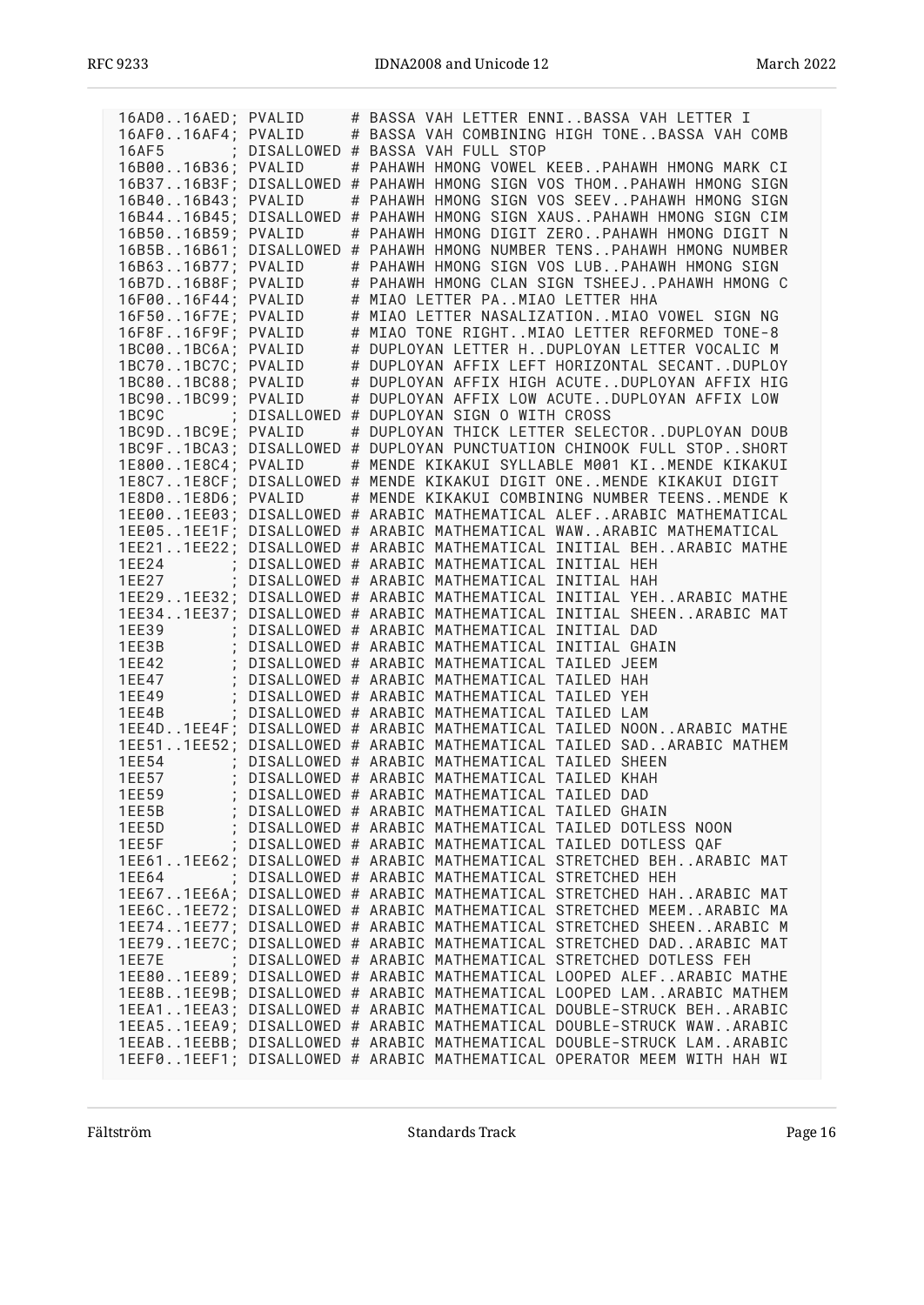|                                   |                           | 1F0BF ; DISALLOWED # PLAYING CARD RED JOKER                                                                                                                                                                                              |
|-----------------------------------|---------------------------|------------------------------------------------------------------------------------------------------------------------------------------------------------------------------------------------------------------------------------------|
|                                   |                           | 1F0E01F0F5; DISALLOWED # PLAYING CARD FOOLPLAYING CARD TRUMP-21                                                                                                                                                                          |
|                                   |                           | 1F10B1F10C; DISALLOWED # DINGBAT CIRCLED SANS-SERIF DIGIT ZERODINGBA                                                                                                                                                                     |
|                                   |                           | 1F16A1F16B; DISALLOWED # RAISED MC SIGNRAISED MD SIGN                                                                                                                                                                                    |
|                                   |                           | 1F3211F32C; DISALLOWED # THERMOMETERWIND BLOWING FACE                                                                                                                                                                                    |
| 1F336                             | ; DISALLOWED # HOT PEPPER |                                                                                                                                                                                                                                          |
|                                   |                           | 1F37D ; DISALLOWED # FORK AND KNIFE WITH PLATE                                                                                                                                                                                           |
|                                   |                           | 1F3941F39F; DISALLOWED # HEART WITH TIP ON THE LEFTADMISSION TICKETS                                                                                                                                                                     |
| 1F3C5 ; DISALLOWED # SPORTS MEDAL |                           |                                                                                                                                                                                                                                          |
|                                   |                           | 1F3CB1F3CE; DISALLOWED # WEIGHT LIFTERRACING CAR                                                                                                                                                                                         |
|                                   |                           | 1F3D41F3DF; DISALLOWED # SNOW CAPPED MOUNTAINSTADIUM                                                                                                                                                                                     |
|                                   |                           | 1F3F11F3F7; DISALLOWED # WHITE PENNANTLABEL                                                                                                                                                                                              |
| 1F43F ; DISALLOWED # CHIPMUNK     |                           |                                                                                                                                                                                                                                          |
|                                   |                           |                                                                                                                                                                                                                                          |
|                                   |                           | 1F441 ; DISALLOWED # EYE<br>1F4F8 ; DISALLOWED # CAMERA WITH FLASH                                                                                                                                                                       |
|                                   |                           | 1F4FD1F4FE; DISALLOWED # FILM PROJECTORPORTABLE STEREO                                                                                                                                                                                   |
|                                   |                           | 1F53E1F54A; DISALLOWED # LOWER RIGHT SHADOWED WHITE CIRCLEDOVE OF PE                                                                                                                                                                     |
|                                   |                           | 1F5681F579; DISALLOWED # RIGHT SPEAKERJOYSTICK                                                                                                                                                                                           |
|                                   |                           | 1F57B1F5A3; DISALLOWED # LEFT HAND TELEPHONE RECEIVERBLACK DOWN POIN                                                                                                                                                                     |
|                                   |                           | 1F5A51F5FA; DISALLOWED # DESKTOP COMPUTERWORLD MAP                                                                                                                                                                                       |
|                                   |                           | 1600 ; DISALLOWED # GRINNING FACE<br>1600 ; DISALLOWED # EXPRESSIONLESS FACE<br>1611 ; DISALLOWED # CONFUSED FACE<br>1617 ; DISALLOWED # KISSING FACE<br>1617 ; DISALLOWED # KISSING FACE<br>1619 ; DISALLOWED # KISSING FACE WITH SMILI |
|                                   |                           |                                                                                                                                                                                                                                          |
|                                   |                           |                                                                                                                                                                                                                                          |
|                                   |                           |                                                                                                                                                                                                                                          |
|                                   |                           |                                                                                                                                                                                                                                          |
|                                   |                           | 1F61B ; DISALLOWED # FACE WITH STUCK-OUT TONGUE                                                                                                                                                                                          |
| 1F61F                             |                           | ; DISALLOWED # WORRIED FACE                                                                                                                                                                                                              |
|                                   |                           | 1F6261F627; DISALLOWED # FROWNING FACE WITH OPEN MOUTHANGUISHED FACE                                                                                                                                                                     |
| 1F62C                             |                           | ; DISALLOWED # GRIMACING FACE                                                                                                                                                                                                            |
|                                   |                           | 1F62E1F62F; DISALLOWED # FACE WITH OPEN MOUTHHUSHED FACE                                                                                                                                                                                 |
|                                   |                           | 1F634 ; DISALLOWED # SLEEPING FACE                                                                                                                                                                                                       |
|                                   |                           | 1F6411F642; DISALLOWED # SLIGHTLY FROWNING FACESLIGHTLY SMILING FACE                                                                                                                                                                     |
|                                   |                           | 1F6501F67F; DISALLOWED # NORTH WEST POINTING LEAFREVERSE CHECKER BOA                                                                                                                                                                     |
|                                   |                           | 1F6C61F6CF; DISALLOWED # TRIANGLE WITH ROUNDED CORNERSBED                                                                                                                                                                                |
|                                   |                           | 1F6E01F6EC; DISALLOWED # HAMMER AND WRENCHAIRPLANE ARRIVING                                                                                                                                                                              |
|                                   |                           | 1F6F01F6F3; DISALLOWED # SATELLITEPASSENGER SHIP                                                                                                                                                                                         |
|                                   |                           | 1F7801F7D4; DISALLOWED # BLACK LEFT-POINTING ISOSCELES RIGHT TRIANGLE.                                                                                                                                                                   |
|                                   |                           | 1F8001F80B; DISALLOWED # LEFTWARDS ARROW WITH SMALL TRIANGLE ARROWHEAD                                                                                                                                                                   |
|                                   |                           | 1F8101F847; DISALLOWED # LEFTWARDS ARROW WITH SMALL EQUILATERAL ARROWH                                                                                                                                                                   |
|                                   |                           | 1F8501F859; DISALLOWED # LEFTWARDS SANS-SERIF ARROWUP DOWN SANS-SERI                                                                                                                                                                     |
|                                   |                           | 1F8601F887; DISALLOWED # WIDE-HEADED LEFTWARDS LIGHT BARB ARROWWIDE-                                                                                                                                                                     |
|                                   |                           | 1F8901F8AD; DISALLOWED # LEFTWARDS TRIANGLE ARROWHEADWHITE ARROW SHA                                                                                                                                                                     |
|                                   |                           |                                                                                                                                                                                                                                          |

# <span id="page-16-0"></span>**[Appendix B. Changes from Unicode 7.0.0 to Unicode 8.0.0](#page-16-0)**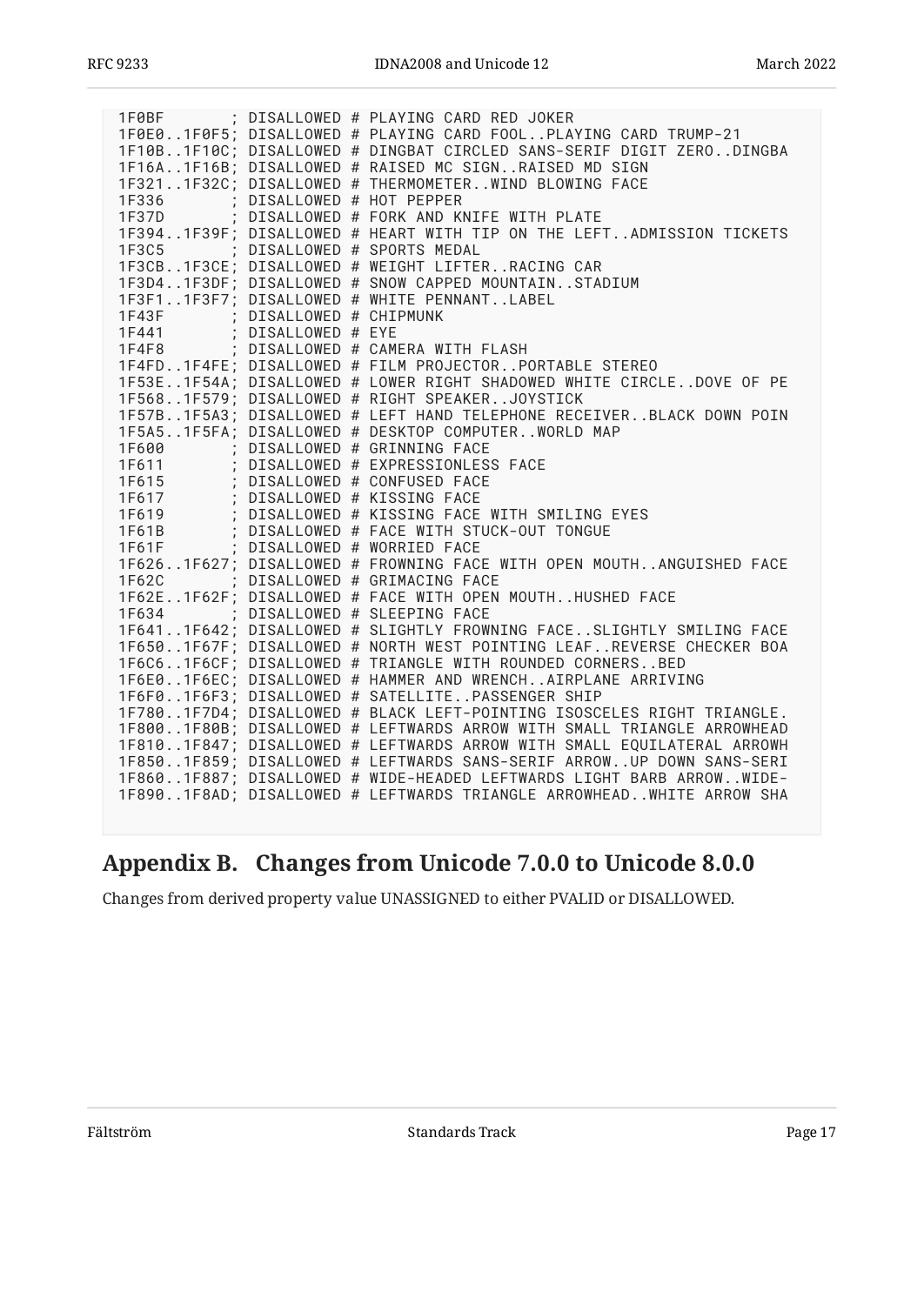| 08B308B4 ; PVALID                                                |                        | # ARABIC LETTER AIN WITH THREE DOTS BELOWARAB                                                                                                                                                                                          |
|------------------------------------------------------------------|------------------------|----------------------------------------------------------------------------------------------------------------------------------------------------------------------------------------------------------------------------------------|
| 08E3                                                             | ; PVALID<br>PVALID     | # ARABIC TURNED DAMMA BELOW                                                                                                                                                                                                            |
| $\sim 10^{-11}$ km $^{-1}$<br>0AF9                               |                        | # GUJARATI LETTER ZHA                                                                                                                                                                                                                  |
|                                                                  |                        | # TELUGU LETTER RRRA<br># MALAYALAM LETTER ARCHAIC II                                                                                                                                                                                  |
|                                                                  |                        | # CHEROKEE LETTER MV                                                                                                                                                                                                                   |
| OC5A ; PVALID<br>0D5F ; PVALID<br>13F5 ; PVALID<br>13F5 ; PVALID |                        | 13F813FD ; DISALLOWED # CHEROKEE SMALL LETTER YECHEROKEE SMALL LETT                                                                                                                                                                    |
| 20BE<br>$\sim 100$                                               | DISALLOWED # LARI SIGN |                                                                                                                                                                                                                                        |
|                                                                  |                        | 218A218B ; DISALLOWED # TURNED DIGIT TWOTURNED DIGIT THREE                                                                                                                                                                             |
|                                                                  |                        | 2BEC2BEF ; DISALLOWED # LEFTWARDS TWO-HEADED ARROW WITH TRIANGLE ARRO                                                                                                                                                                  |
| 9FCD9FD5 ; PVALID                                                |                        | # <cjk ideograph=""><cjk ideograph=""></cjk></cjk>                                                                                                                                                                                     |
| A69E<br>$\sim 10^{-11}$ km $^{-1}$                               | PVALID                 | # COMBINING CYRILLIC LETTER EF                                                                                                                                                                                                         |
| A78F                                                             |                        | ; PVALID # LATIN LETTER SINOLOGICAL DOT                                                                                                                                                                                                |
|                                                                  |                        | A7B2A7B4 ; DISALLOWED # LATIN CAPITAL LETTER J WITH CROSSED-TAILLAT                                                                                                                                                                    |
| A7B5                                                             |                        |                                                                                                                                                                                                                                        |
| A7B6                                                             |                        | DISALLOWED # LATIN CAPITAL LETTER OMEGA                                                                                                                                                                                                |
| A7B7                                                             |                        |                                                                                                                                                                                                                                        |
| A8FC                                                             |                        |                                                                                                                                                                                                                                        |
| A8FD                                                             |                        | : AYSA (PVALID # LATIN SMALL LETTER BETA<br>; DISALLOWED # LATIN CAPITAL LETTER OME<br>; PVALID # LATIN SMALL LETTER OMEGA<br>; DISALLOWED # DEVANAGARI SIGN SIDDHAM<br>: PVALID # DEVANAGARI JAIN OM<br>: PVALID # DEVANAGARI JAIN OM |
|                                                                  |                        | AB60AB63 ; PVALID # LATIN SMALL LETTER SAKHA YATLATIN SMALL LET                                                                                                                                                                        |
|                                                                  |                        | AB70ABBF ; DISALLOWED # CHEROKEE SMALL LETTER ACHEROKEE SMALL LETTE                                                                                                                                                                    |
|                                                                  |                        |                                                                                                                                                                                                                                        |
|                                                                  |                        | FE2EFE2F ; PVALID # COMBINING CYRILLIC TITLO LEFT HALFCOMBINING<br>108E0108F2; PVALID # HATRAN LETTER ALEPHHATRAN LETTER QOPH                                                                                                          |
|                                                                  |                        | 108F4108F5; PVALID # HATRAN LETTER SHINHATRAN LETTER TAW                                                                                                                                                                               |
|                                                                  |                        | 108FB108FF; DISALLOWED # HATRAN NUMBER ONEHATRAN NUMBER ONE HUNDRED                                                                                                                                                                    |
|                                                                  |                        | 109BC109BD; DISALLOWED # MEROITIC CURSIVE FRACTION ELEVEN TWELFTHSME                                                                                                                                                                   |
|                                                                  |                        | 109C0109CF; DISALLOWED # MEROITIC CURSIVE NUMBER ONEMEROITIC CURSIVE                                                                                                                                                                   |
|                                                                  |                        | 109D2109FF; DISALLOWED # MEROITIC CURSIVE NUMBER ONE HUNDREDMEROITIC                                                                                                                                                                   |
|                                                                  |                        | 10C8010CB2; DISALLOWED # OLD HUNGARIAN CAPITAL LETTER AOLD HUNGARIAN                                                                                                                                                                   |
| 10CC010CF2; PVALID                                               |                        | # OLD HUNGARIAN SMALL LETTER AOLD HUNGARIAN S                                                                                                                                                                                          |
|                                                                  |                        | 10CFA10CFF; DISALLOWED # OLD HUNGARIAN NUMBER ONEOLD HUNGARIAN NUMBE                                                                                                                                                                   |
|                                                                  |                        | 111C9 : DISALLOWED # SHARADA SANDHI MARK                                                                                                                                                                                               |
|                                                                  |                        | 111CA111CC; PVALID # SHARADA SIGN NUKTASHARADA EXTRA SHORT VOWEL                                                                                                                                                                       |
| 111DB                                                            |                        | ; DISALLOWED # SHARADA SIGN SIDDHAM                                                                                                                                                                                                    |
|                                                                  |                        | 111DC ; PVALID # SHARADA HEADSTROKE                                                                                                                                                                                                    |
|                                                                  |                        | 111DD111DF; DISALLOWED # SHARADA CONTINUATION SIGNSHARADA SECTION MA                                                                                                                                                                   |
|                                                                  |                        | 1128011286; PVALID # MULTANI LETTER AMULTANI LETTER GA                                                                                                                                                                                 |
|                                                                  |                        | 11288 ; PVALID # MULTANI LETTER GHA                                                                                                                                                                                                    |
|                                                                  |                        | 1128A1128D; PVALID # MULTANI LETTER CAMULTANI LETTER JJA<br>1128F1129D; PVALID # MULTANI LETTER NYAMULTANI LETTER BA<br>1129F112A8; PVALID # MULTANI LETTER BHAMULTANI LETTER RHA                                                      |
|                                                                  |                        |                                                                                                                                                                                                                                        |
|                                                                  |                        |                                                                                                                                                                                                                                        |
|                                                                  |                        | 112A9 ; DISALLOWED # MULTANI SECTION MARK                                                                                                                                                                                              |
| 11300                                                            | ; PVALID               | # GRANTHA SIGN COMBINING ANUSVARA ABOVE                                                                                                                                                                                                |
| 11350                                                            | ; PVALID               | # GRANTHA OM                                                                                                                                                                                                                           |
|                                                                  |                        | 115CA115D7; DISALLOWED # SIDDHAM SECTION MARK WITH TRIDENT AND U-SHAPE                                                                                                                                                                 |
| 115D8115DD; PVALID                                               |                        | # SIDDHAM LETTER THREE-CIRCLE ALTERNATE ISIDD                                                                                                                                                                                          |
| 1170011719; PVALID<br>1171D1172B; PVALID                         |                        | # AHOM LETTER KAAHOM LETTER JHA<br># AHOM CONSONANT SIGN MEDIAL LAAHOM SIGN KILL                                                                                                                                                       |
| 1173011739; PVALID                                               |                        | # AHOM DIGIT ZEROAHOM DIGIT NINE                                                                                                                                                                                                       |
|                                                                  |                        | 1173A1173F; DISALLOWED # AHOM NUMBER TENAHOM SYMBOL VI                                                                                                                                                                                 |
| 12399 ; PVALID                                                   |                        | # CUNEIFORM SIGN U U                                                                                                                                                                                                                   |
| 1248012543; PVALID                                               |                        | # CUNEIFORM SIGN AB TIMES NUN TENUCUNEIFORM S                                                                                                                                                                                          |
| 1440014646; PVALID                                               |                        | # ANATOLIAN HIEROGLYPH A001ANATOLIAN HIEROGLY                                                                                                                                                                                          |
|                                                                  |                        | 1D1DE1D1E8; DISALLOWED # MUSICAL SYMBOL KIEVAN C CLEFMUSICAL SYMBOL                                                                                                                                                                    |
|                                                                  |                        | 1D8001D9FF; DISALLOWED # SIGNWRITING HAND-FIST INDEXSIGNWRITING HEAD                                                                                                                                                                   |
| 1DA001DA36; PVALID                                               |                        | # SIGNWRITING HEAD RIMSIGNWRITING AIR SUCKING                                                                                                                                                                                          |
|                                                                  |                        | 1DA371DA3A; DISALLOWED # SIGNWRITING AIR BLOW SMALL ROTATIONSSIGNWRI                                                                                                                                                                   |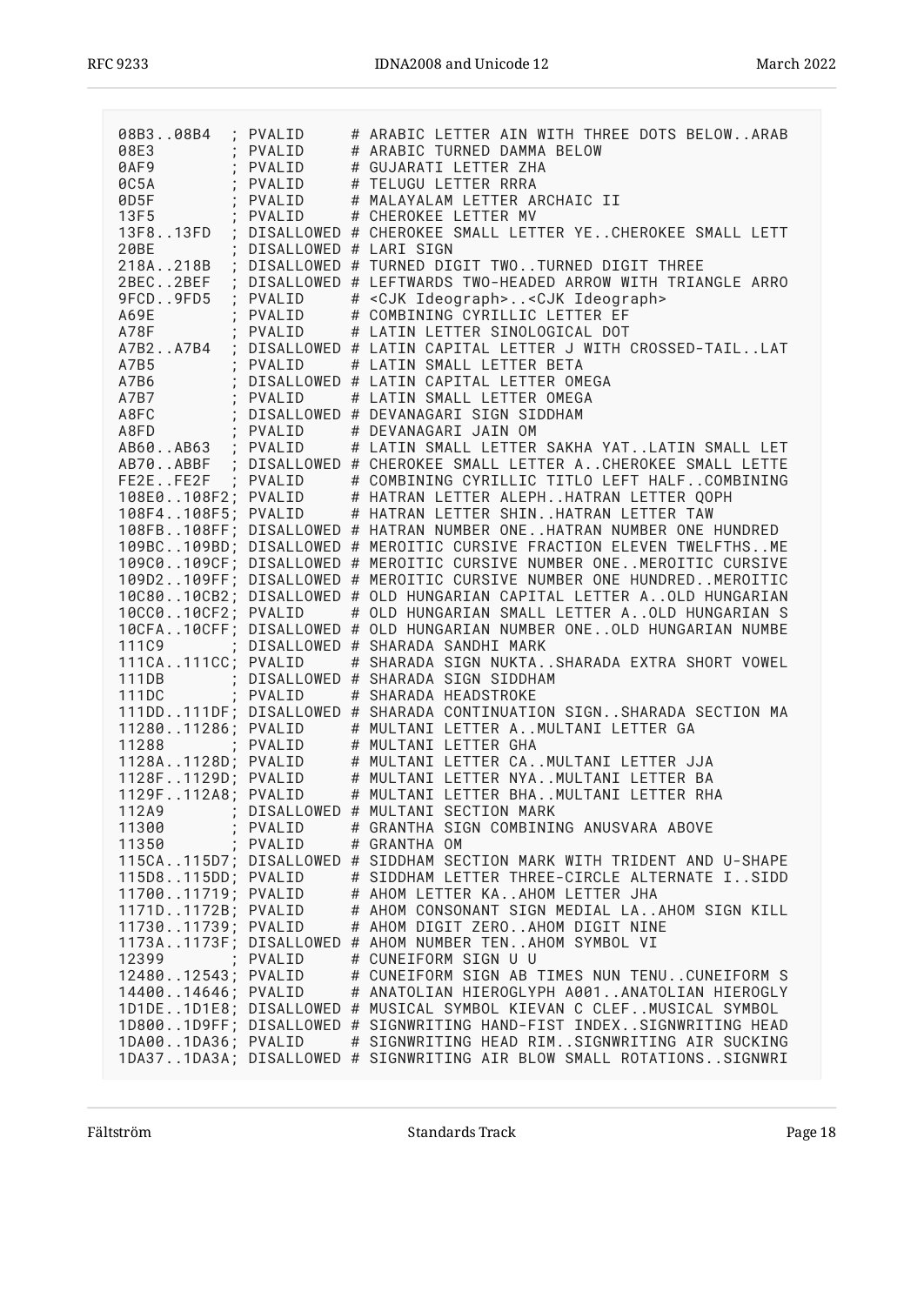| 1DA3B1DA6C; PVALID                |  | # SIGNWRITING MOUTH CLOSED NEUTRALSIGNWRITING<br>1DA6D1DA74; DISALLOWED # SIGNWRITING SHOULDER HIP SPINESIGNWRITING T |
|-----------------------------------|--|-----------------------------------------------------------------------------------------------------------------------|
|                                   |  |                                                                                                                       |
| 1DA75 ; PVALID                    |  | # SIGNWRITING UPPER BODY TILTING FROM HIP JOINT                                                                       |
|                                   |  | 1DA761DA83; DISALLOWED # SIGNWRITING LIMB COMBINATIONSIGNWRITING LOC                                                  |
| 1DA84 ; PVALID                    |  | # SIGNWRITING LOCATION HEAD NECK                                                                                      |
|                                   |  | 1DA851DA8B; DISALLOWED # SIGNWRITING LOCATION TORSOSIGNWRITING PAREN                                                  |
|                                   |  | 1DA9B1DA9F; PVALID # SIGNWRITING FILL MODIFIER-2SIGNWRITING FILL                                                      |
|                                   |  | 1DAA11DAAF; PVALID # SIGNWRITING ROTATION MODIFIER-2SIGNWRITING                                                       |
|                                   |  | 1F32D1F32F; DISALLOWED # HOT DOGBURRITO                                                                               |
|                                   |  | 1F37E1F37F; DISALLOWED # BOTTLE WITH POPPING CORKPOPCORN                                                              |
|                                   |  | 1F3CF1F3D3; DISALLOWED # CRICKET BAT AND BALLTABLE TENNIS PADDLE AND                                                  |
|                                   |  | 1F3F81F3FF; DISALLOWED # BADMINTON RACQUET AND SHUTTLECOCKEMOJI MODI                                                  |
| 1F4FF : DISALLOWED # PRAYER BEADS |  |                                                                                                                       |
|                                   |  | 1F54B1F54F; DISALLOWED # KAABABOWL OF HYGIEIA                                                                         |
|                                   |  | 1F6431F644; DISALLOWED # UPSIDE-DOWN FACEFACE WITH ROLLING EYES                                                       |
|                                   |  | 1F6D0 ; DISALLOWED # PLACE OF WORSHIP                                                                                 |
|                                   |  | 1F9101F918; DISALLOWED # ZIPPER-MOUTH FACESIGN OF THE HORNS                                                           |
|                                   |  | 1F9801F984; DISALLOWED # CRABUNICORN FACE                                                                             |
| 1F9C0 ; DISALLOWED # CHEESE WEDGE |  |                                                                                                                       |
|                                   |  | 2B8202CEA1; PVALID # <cjk e="" extension="" ideograph=""><cjk e<="" ideograph="" td=""></cjk></cjk>                   |
|                                   |  |                                                                                                                       |

# <span id="page-18-0"></span>**[Appendix C. Changes from Unicode 8.0.0 to Unicode 9.0.0](#page-18-0)**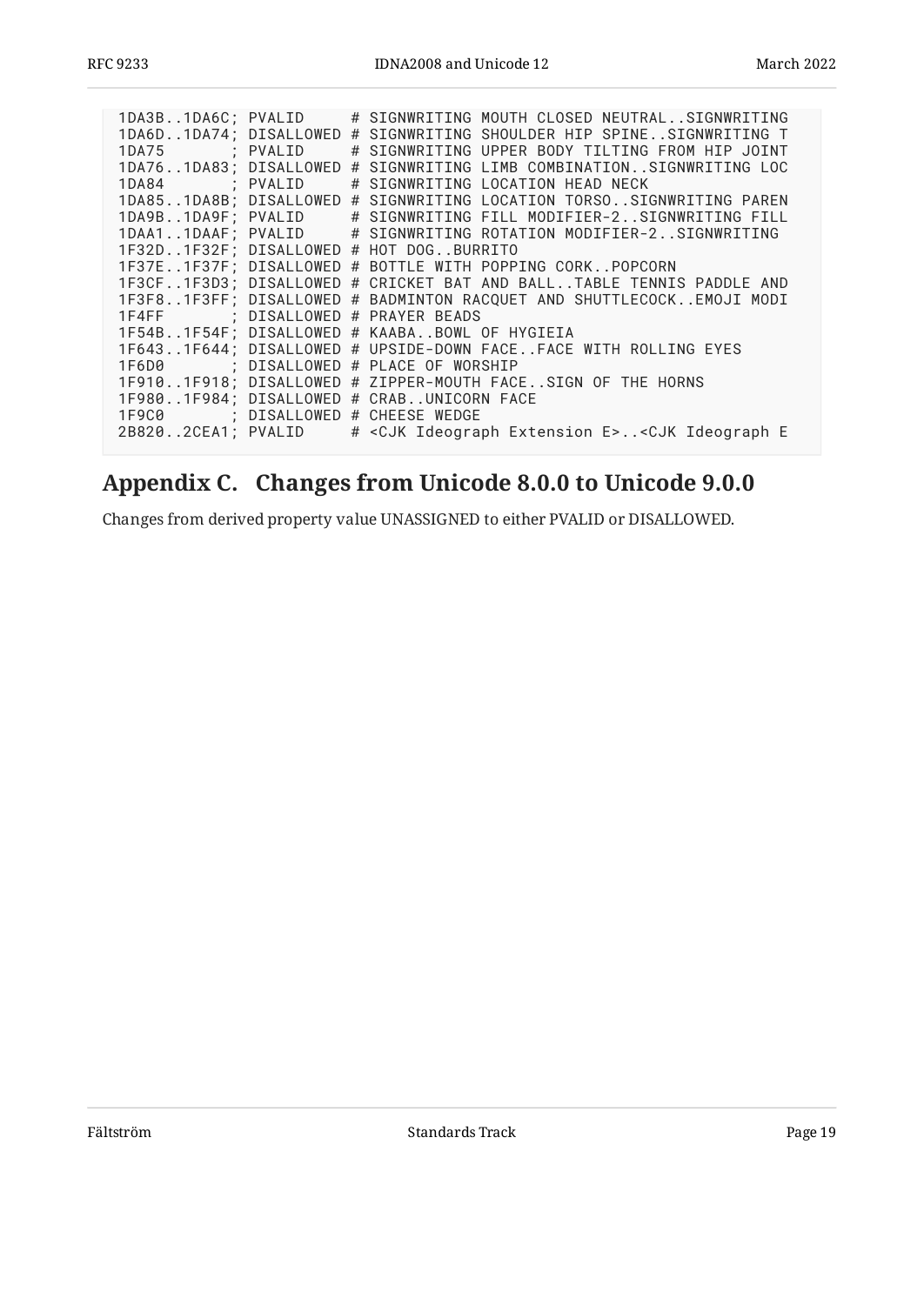| 08B608BD                                 |          | # ARABIC LETTER BEH WITH SMALL MEEM ABOVEARAB                                          |
|------------------------------------------|----------|----------------------------------------------------------------------------------------|
| 08D408E1                                 | ; PVALID | # ARABIC SMALL HIGH WORD AR-RUBARABIC SMALL H                                          |
| $\ddot{i}$                               | PVALID   |                                                                                        |
| 08E2                                     |          | DISALLOWED # ARABIC DISPUTED END OF AYAH                                               |
| <b>0C80</b>                              | PVALID   | # KANNADA SIGN SPACING CANDRABINDU                                                     |
| 0D4F                                     |          | DISALLOWED # MALAYALAM SIGN PARA                                                       |
| 0D540D56                                 | PVALID   | # MALAYALAM LETTER CHILLU M. . MALAYALAM LETTER C                                      |
| 0D580D5E                                 |          | DISALLOWED # MALAYALAM FRACTION ONE ONE-HUNDRED-AND-SIXTIE                             |
| 0D760D78                                 |          | DISALLOWED # MALAYALAM FRACTION ONE SIXTEENTHMALAYALAM F                               |
| 1C801C88                                 |          | DISALLOWED # CYRILLIC SMALL LETTER ROUNDED VECYRILLIC SM                               |
| 1DFB                                     | PVAI TD  | # COMBINING DELETION MARK                                                              |
| 23FB23FE<br>$\frac{1}{2}$                |          | DISALLOWED # POWER SYMBOLPOWER SLEEP SYMBOL                                            |
| 2E432E44                                 |          | DISALLOWED # DASH WITH LEFT UPTURNDOUBLE SUSPENSION MARK                               |
| A7AE                                     |          | ; DISALLOWED # LATIN CAPITAL LETTER SMALL CAPITAL I                                    |
| A8C5                                     | : PVALID | # SAURASHTRA SIGN CANDRABINDU                                                          |
|                                          |          | 1018D1018E; DISALLOWED # GREEK INDICTION SIGNNOMISMA SIGN                              |
|                                          |          | 104B0104D3; DISALLOWED # OSAGE CAPITAL LETTER AOSAGE CAPITAL LETTER                    |
| 104D8104FB; PVALID                       |          | # OSAGE SMALL LETTER AOSAGE SMALL LETTER ZHA                                           |
| 1123E                                    |          | : PVALID # KHOJKI SIGN SUKUN<br>; PVALID # KHOJKI SIGN SUKUN                           |
|                                          |          | 114001144A; PVALID # NEWA LETTER ANEWA SIDDHI                                          |
|                                          |          | 1144B1144F; DISALLOWED # NEWA DANDANEWA ABBREVIATION SIGN                              |
| 1145011459; PVALID                       |          | # NEWA DIGIT ZERONEWA DIGIT NINE                                                       |
|                                          |          |                                                                                        |
|                                          |          | 1145B ; DISALLOWED # NEWA PLACEHOLDER MARK<br>1145D ; DISALLOWED # NEWA INSERTION SIGN |
|                                          |          | 116601166C; DISALLOWED # MONGOLIAN BIRGA WITH ORNAMENTMONGOLIAN TURN                   |
|                                          |          | # BHAIKSUKI LETTER ABHAIKSUKI LETTER VOCALIC                                           |
| 11C0011C08; PVALID<br>11C0A11C36; PVALID |          | # BHAIKSUKI LETTER EBHAIKSUKI VOWEL SIGN VOCA                                          |
| 11C3811C40; PVALID                       |          | # BHAIKSUKI VOWEL SIGN EBHAIKSUKI SIGN AVAGRA                                          |
|                                          |          | 11C4111C45; DISALLOWED # BHAIKSUKI DANDABHAIKSUKI GAP FILLER-2                         |
| 11C5011C59; PVALID                       |          | # BHAIKSUKI DIGIT ZEROBHAIKSUKI DIGIT NINE                                             |
|                                          |          | 11C5A11C6C; DISALLOWED # BHAIKSUKI NUMBER ONEBHAIKSUKI HUNDREDS UNIT                   |
|                                          |          | 11C7011C71; DISALLOWED # MARCHEN HEAD MARKMARCHEN MARK SHAD                            |
| 11C7211C8F; PVALID                       |          | # MARCHEN LETTER KAMARCHEN LETTER A                                                    |
| 11C9211CA7; PVALID                       |          | # MARCHEN SUBJOINED LETTER KAMARCHEN SUBJOINE                                          |
| 11CA911CB6; PVALID                       |          | # MARCHEN SUBJOINED LETTER YAMARCHEN SIGN CAN                                          |
| 16FE0 ; PVALID                           |          | # TANGUT ITERATION MARK                                                                |
| 17000187EC; PVALID                       |          | # <tangut ideograph=""><tangut ideograph=""></tangut></tangut>                         |
| 1880018AF2; PVALID                       |          | # TANGUT COMPONENT-001TANGUT COMPONENT-755                                             |
| 1E0001E006; PVALID                       |          | # COMBINING GLAGOLITIC LETTER AZUCOMBINING GL                                          |
| 1E0081E018; PVALID                       |          | # COMBINING GLAGOLITIC LETTER ZEMLJACOMBINING                                          |
| 1E01B1E021; PVALID                       |          | # COMBINING GLAGOLITIC LETTER SHTACOMBINING G                                          |
| 1E0231E024; PVALID                       |          | # COMBINING GLAGOLITIC LETTER YUCOMBINING GLA                                          |
| 1E0261E02A; PVALID                       |          | # COMBINING GLAGOLITIC LETTER YOCOMBINING GLA                                          |
|                                          |          | 1E9001E921; DISALLOWED # ADLAM CAPITAL LETTER ALIFADLAM CAPITAL LETT                   |
|                                          |          | 1E9221E94A; PVALID # ADLAM SMALL LETTER ALIFADLAM NUKTA                                |
|                                          |          | 1E9501E959; PVALID # ADLAM DIGIT ZEROADLAM DIGIT NINE                                  |
|                                          |          | 1E95E1E95F; DISALLOWED # ADLAM INITIAL EXCLAMATION MARKADLAM INITIAL                   |
|                                          |          | 1F19B1F1AC; DISALLOWED # SQUARED THREE DSQUARED VOD                                    |
|                                          |          | 1F23B ; DISALLOWED # SQUARED CJK UNIFIED IDEOGRAPH-914D                                |
| 1F57A                                    |          | ; DISALLOWED # MAN DANCING                                                             |
| 1F5A4 ; DISALLOWED # BLACK HEART         |          |                                                                                        |
|                                          |          | 1F6D11F6D2; DISALLOWED # OCTAGONAL SIGNSHOPPING TROLLEY                                |
|                                          |          | 1F6F41F6F6; DISALLOWED # SCOOTERCANOE                                                  |
|                                          |          | 1F9191F91E; DISALLOWED # CALL ME HANDHAND WITH INDEX AND MIDDLE FING                   |
|                                          |          | 1F9201F927; DISALLOWED # FACE WITH COWBOY HATSNEEZING FACE                             |
|                                          |          | 1F930 ; DISALLOWED # PREGNANT WOMAN                                                    |
|                                          |          | 1F9331F93E; DISALLOWED # SELFIEHANDBALL                                                |
|                                          |          | 1F9401F94B; DISALLOWED # WILTED FLOWERMARTIAL ARTS UNIFORM                             |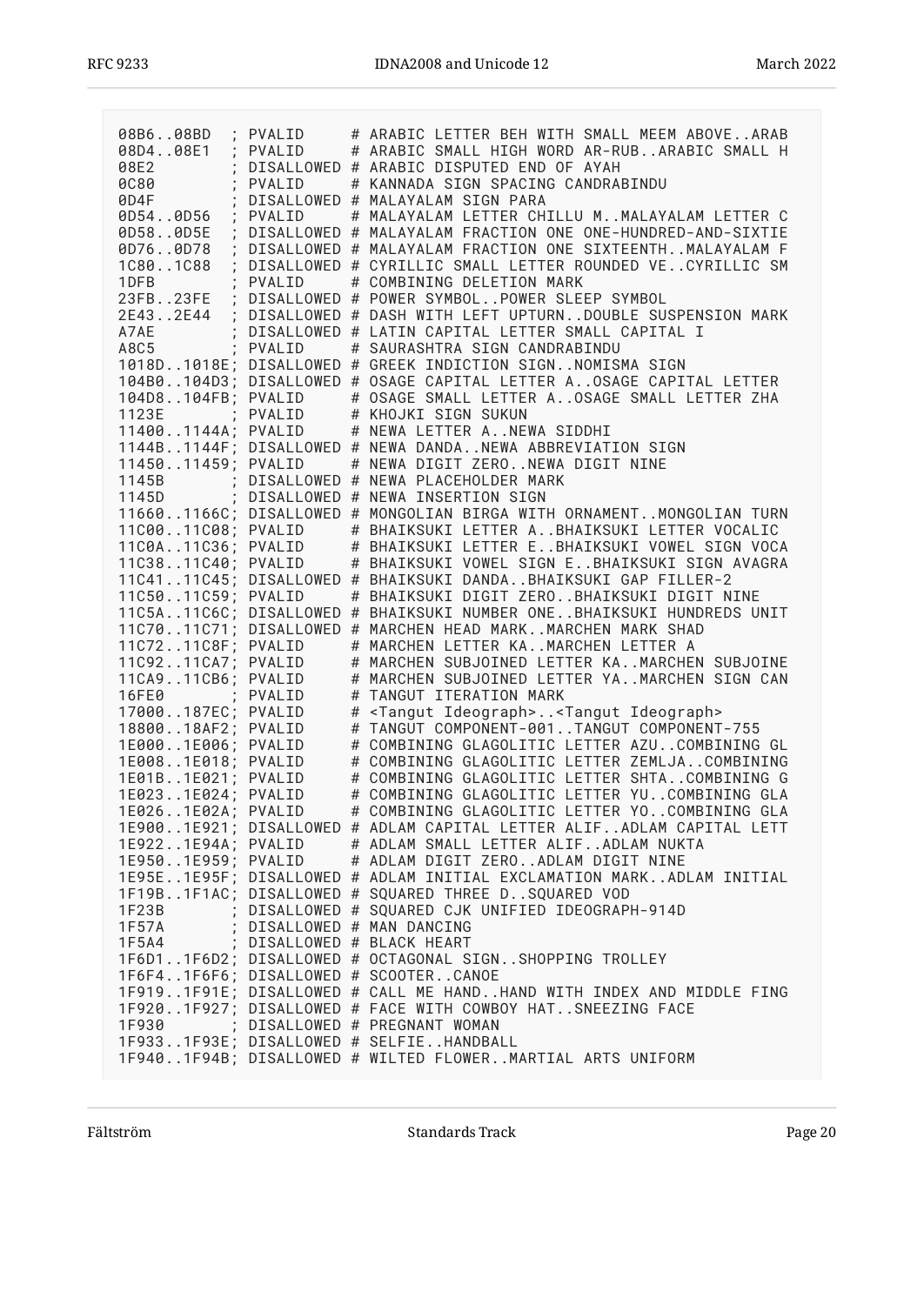<span id="page-20-0"></span>1F950..1F95E; DISALLOWED # CROISSANT..PANCAKES 1F985..1F991; DISALLOWED # EAGLE..SQUID

# **[Appendix D. Changes from Unicode 9.0.0 to Unicode 10.0.0](#page-20-0)**

| PVALID<br>0860086A                                                                                        | # SYRIAC LETTER MALAYALAM NGASYRIAC LETTER MA                                                                                                                                                                                      |
|-----------------------------------------------------------------------------------------------------------|------------------------------------------------------------------------------------------------------------------------------------------------------------------------------------------------------------------------------------|
| 09FC<br>PVALID                                                                                            | # BENGALI LETTER VEDIC ANUSVARA                                                                                                                                                                                                    |
| $\begin{array}{c}\n\cdot & \cdot \\ \cdot & \cdot \\ \cdot & \cdot \\ \cdot & \cdot\n\end{array}$<br>09FD | DISALLOWED # BENGALI ABBREVIATION SIGN                                                                                                                                                                                             |
| 0AFA0AFF<br>; PVALID                                                                                      | # GUJARATI SIGN SUKUNGUJARATI SIGN TWO-CIRCLE                                                                                                                                                                                      |
| ; PVALID<br>0D00                                                                                          | # MALAYALAM SIGN COMBINING ANUSVARA ABOVE                                                                                                                                                                                          |
| 0D3B0D3C<br>$\ddot{ }$<br>PVALID                                                                          | # MALAYALAM SIGN VERTICAL BAR VIRAMAMALAYALAM                                                                                                                                                                                      |
| PVALID<br>1 C F 7<br>$\overline{1}$                                                                       | # VEDIC SIGN ATIKRAMA                                                                                                                                                                                                              |
| 1DF61DF9 ; PVALID                                                                                         | # COMBINING KAVYKA ABOVE RIGHTCOMBINING WIDE                                                                                                                                                                                       |
|                                                                                                           | 20BF<br>28TF : DISALLOWED # BITCOIN SIGN<br>28TF : DISALLOWED # OBSERVER EYE SYMBOL<br>2BD2 : DISALLOWED # GROUP MARK<br>2E452E49 : DISALLOWED # INVERTED LOW KAVYKADOUBLE STACKED COMMA<br>1914 INVERTED LOW KAVYKADOUBLE STACKED |
|                                                                                                           |                                                                                                                                                                                                                                    |
|                                                                                                           |                                                                                                                                                                                                                                    |
|                                                                                                           |                                                                                                                                                                                                                                    |
| ; PVALID                                                                                                  |                                                                                                                                                                                                                                    |
| 9FD69FEA ; PVALID                                                                                         | # <cjk ideograph=""><cjk ideograph=""></cjk></cjk>                                                                                                                                                                                 |
| 1032D1032F; PVALID                                                                                        | # OLD ITALIC LETTER YEOLD ITALIC LETTER SOUTH                                                                                                                                                                                      |
| 11A0011A3E; PVALID                                                                                        | # ZANABAZAR SQUARE LETTER AZANABAZAR SQUARE C                                                                                                                                                                                      |
|                                                                                                           | 11A3F11A46; DISALLOWED # ZANABAZAR SQUARE INITIAL HEAD MARKZANABAZAR                                                                                                                                                               |
| 11A47 : PVALID                                                                                            | # ZANABAZAR SQUARE SUBJOINER                                                                                                                                                                                                       |
| 11A5011A83; PVALID                                                                                        | # SOYOMBO LETTER ASOYOMBO LETTER KSSA                                                                                                                                                                                              |
| 11A8611A99; PVALID                                                                                        | # SOYOMBO CLUSTER-INITIAL LETTER RASOYOMBO SU                                                                                                                                                                                      |
|                                                                                                           | 11A9A11A9C; DISALLOWED # SOYOMBO MARK TSHEGSOYOMBO MARK DOUBLE SHAD                                                                                                                                                                |
|                                                                                                           | 11A9E11AA2; DISALLOWED # SOYOMBO HEAD MARK WITH MOON AND SUN AND TRIPL                                                                                                                                                             |
| 11D0011D06; PVALID                                                                                        | # MASARAM GONDI LETTER AMASARAM GONDI LETTER                                                                                                                                                                                       |
| 11D0811D09; PVALID                                                                                        | # MASARAM GONDI LETTER AIMASARAM GONDI LETTER                                                                                                                                                                                      |
| 11D0B11D36; PVALID                                                                                        | # MASARAM GONDI LETTER AUMASARAM GONDI VOWEL                                                                                                                                                                                       |
| 11D3A ; PVALID                                                                                            | # MASARAM GONDI VOWEL SIGN E                                                                                                                                                                                                       |
| 11D3C11D3D; PVALID                                                                                        | # MASARAM GONDI VOWEL SIGN AIMASARAM GONDI VO                                                                                                                                                                                      |
| 11D3F11D47; PVALID                                                                                        | # MASARAM GONDI VOWEL SIGN AUMASARAM GONDI RA                                                                                                                                                                                      |
| 11D5011D59; PVALID                                                                                        | # MASARAM GONDI DIGIT ZEROMASARAM GONDI DIGIT                                                                                                                                                                                      |
| 16FE1 ; PVALID                                                                                            | # NUSHU ITERATION MARK                                                                                                                                                                                                             |
| 1B0021B11E; PVALID                                                                                        | # HENTAIGANA LETTER A-1HENTAIGANA LETTER N-MU                                                                                                                                                                                      |
| 1B1701B2FB; PVALID                                                                                        | # NUSHU CHARACTER-1B170NUSHU CHARACTER-1B2FB                                                                                                                                                                                       |
|                                                                                                           | 1F2601F265; DISALLOWED # ROUNDED SYMBOL FOR FUROUNDED SYMBOL FOR CAI                                                                                                                                                               |
| 1F6D31F6D4; DISALLOWED # STUPAPAGODA                                                                      |                                                                                                                                                                                                                                    |
| 1F6F71F6F8; DISALLOWED # SLEDFLYING SAUCER                                                                |                                                                                                                                                                                                                                    |
|                                                                                                           | 1F9001F90B; DISALLOWED # CIRCLED CROSS FORMEE WITH FOUR DOTSDOWNWARD                                                                                                                                                               |
| 1F91F ; DISALLOWED # I LOVE YOU HAND SIGN                                                                 |                                                                                                                                                                                                                                    |
|                                                                                                           | 1F9281F92F; DISALLOWED # FACE WITH ONE EYEBROW RAISEDSHOCKED FACE WI                                                                                                                                                               |
|                                                                                                           | 1F9311F932; DISALLOWED # BREAST-FEEDINGPALMS UP TOGETHER                                                                                                                                                                           |
| ; DISALLOWED # CURLING STONE<br>1F94C                                                                     |                                                                                                                                                                                                                                    |
| 1F95F1F96B; DISALLOWED # DUMPLINGCANNED FOOD                                                              |                                                                                                                                                                                                                                    |
| 1F9921F997; DISALLOWED # GIRAFFE FACECRICKET                                                              |                                                                                                                                                                                                                                    |
|                                                                                                           |                                                                                                                                                                                                                                    |
|                                                                                                           | 1F9D01F9E6; DISALLOWED # FACE WITH MONOCLESOCKS                                                                                                                                                                                    |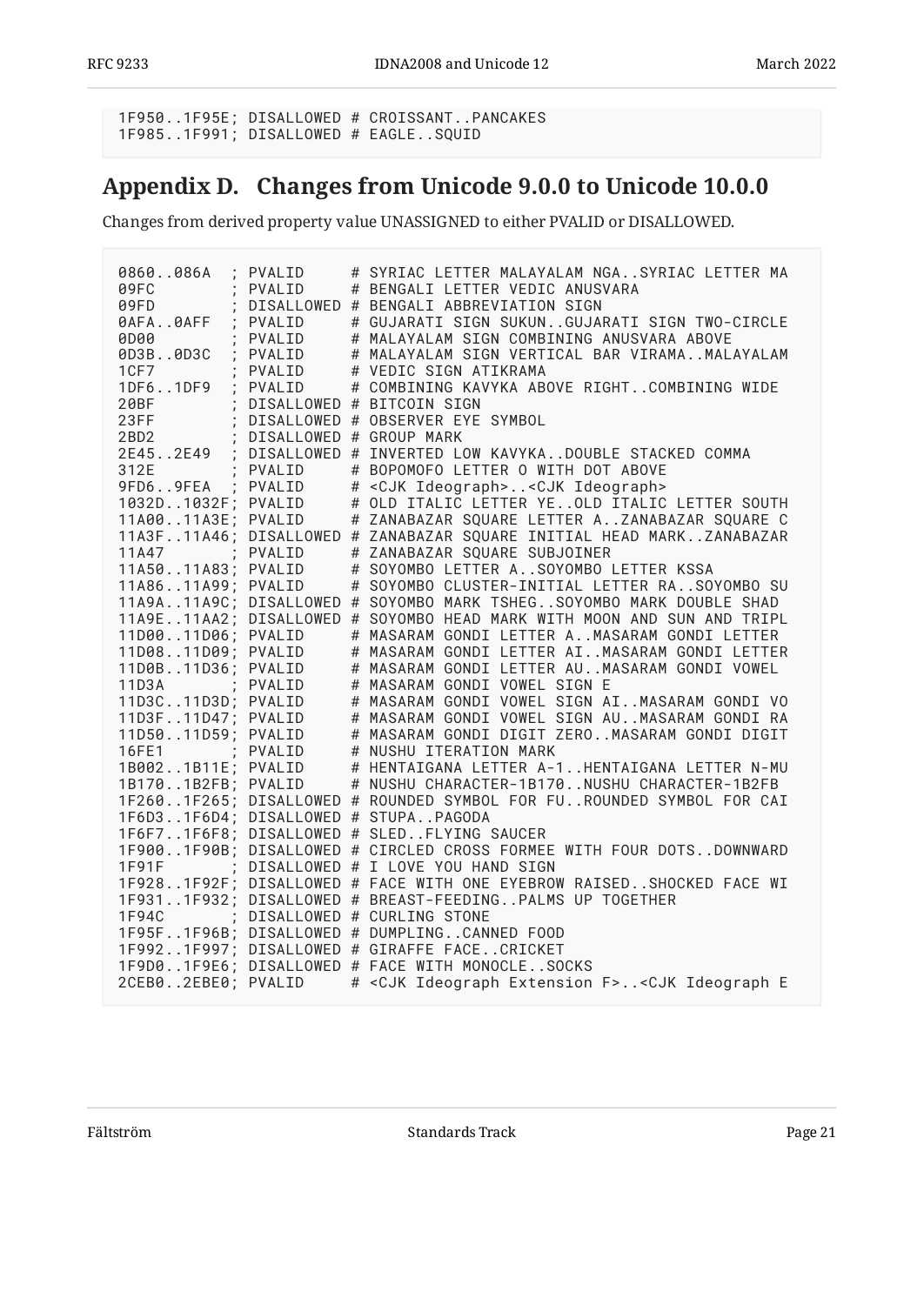# <span id="page-21-0"></span>**[Appendix E. Changes from Unicode 10.0.0 to Unicode 11.0.0](#page-21-0)**

Changes from derived property value DISALLOWED to PVALID.

111C9 ; PVALID # SHARADA SANDHI MARK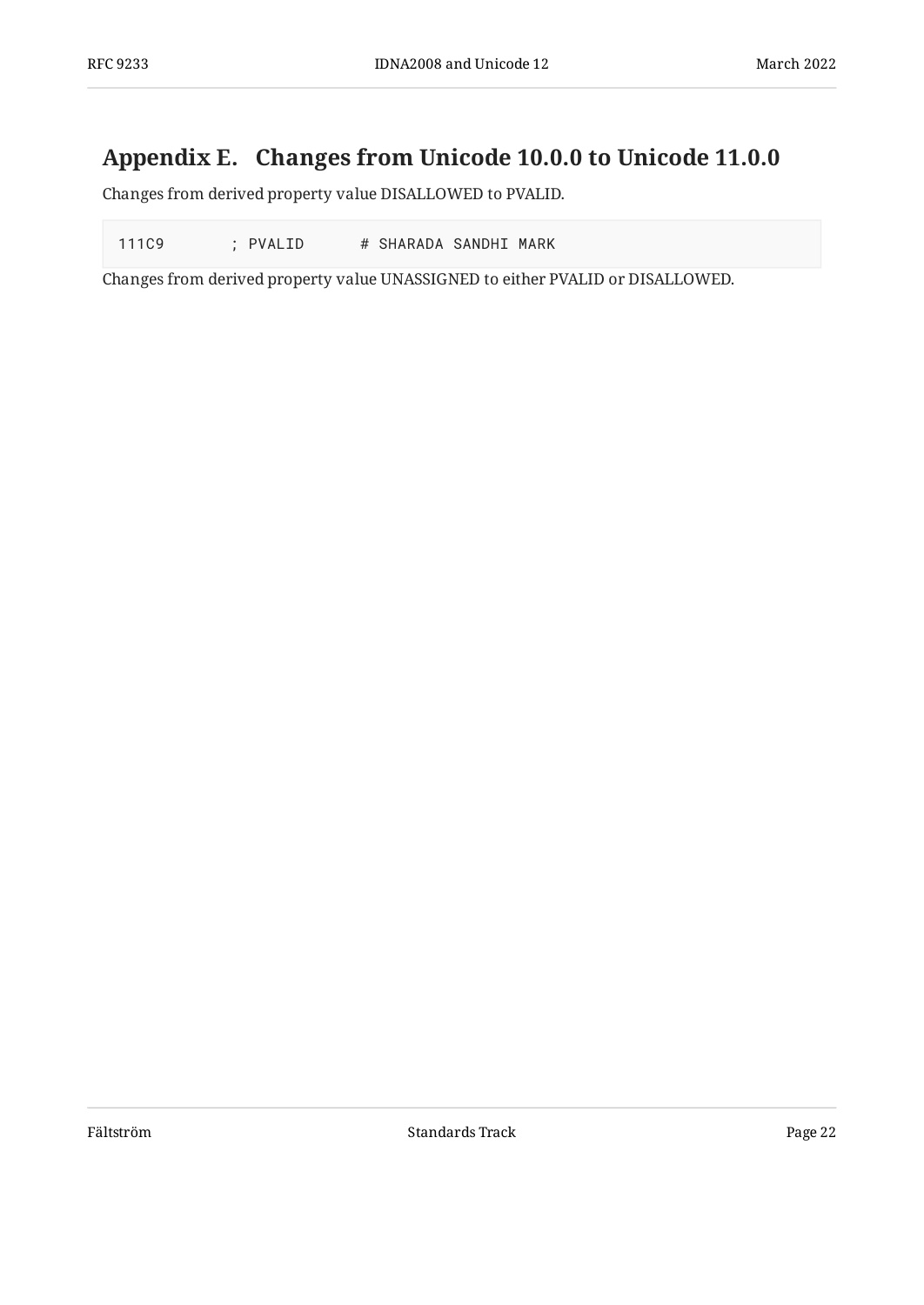|                    |                         | 0560 ; PVALID # ARMENIAN SMALL LETTER TURNED AYB<br>0588 ; PVALID # ARMENIAN SMALL LETTER YI WITH STROKE<br>07FD ; PVALID # HEBREW YOD TRIANGLE<br>07FD ; PVALID # NKO DANTAYALAN<br>07FD ; DISALLOWED # NKO DOROME SIGNNKO TAMAN SI |
|--------------------|-------------------------|--------------------------------------------------------------------------------------------------------------------------------------------------------------------------------------------------------------------------------------|
|                    |                         |                                                                                                                                                                                                                                      |
|                    |                         |                                                                                                                                                                                                                                      |
|                    |                         |                                                                                                                                                                                                                                      |
|                    |                         |                                                                                                                                                                                                                                      |
|                    |                         | 1CBD1CBF ; DISALLOWED # GEORGIAN MTAVRULI CAPITAL LETTER AENGEORGIA<br>2BBA2BBC ; DISALLOWED # OVERLAPPING WHITE SQUARESOVERLAPPING BLACK                                                                                            |
|                    |                         | 2BD32BEB ; DISALLOWED # PLUTO FORM TWOSTAR WITH RIGHT HALF BLACK                                                                                                                                                                     |
|                    |                         | 2BF02BFE ; DISALLOWED # ERIS FORM ONEREVERSED RIGHT ANGLE                                                                                                                                                                            |
|                    |                         |                                                                                                                                                                                                                                      |
|                    |                         |                                                                                                                                                                                                                                      |
|                    |                         |                                                                                                                                                                                                                                      |
|                    |                         |                                                                                                                                                                                                                                      |
|                    |                         |                                                                                                                                                                                                                                      |
|                    |                         |                                                                                                                                                                                                                                      |
|                    |                         |                                                                                                                                                                                                                                      |
|                    |                         | 2E4A2E4E ; DISALLOWED # ERIS FORM ONLRLYLROLD RIGHT ANGLE<br>2E4A2E4E ; DISALLOWED # DOTTED SOLIDUSPUNCTUS ELEVATUS MARK<br>312F ; PVALID # SOPOMOFO LETTER NN<br>9FEB9FEF ; PVALID # LATIN LETTER SMALL CAPITAL Q<br>A7AF ;         |
|                    |                         | 10A3410A35; PVALID # KHAROSHTHI LETTER TTTAKHAROSHTHI LETTER VHA                                                                                                                                                                     |
|                    |                         | 10A48 ; DISALLOWED # KHAROSHTHI FRACTION ONE HALF                                                                                                                                                                                    |
|                    |                         |                                                                                                                                                                                                                                      |
|                    |                         | 1000010027; PVALID # HANIFI ROHINGYA LETTER AHANIFI ROHINGYA SIG<br>1003010039; PVALID # HANIFI ROHINGYA DIGIT ZEROHANIFI ROHINGYA D                                                                                                 |
|                    |                         | 10F0010F1C; PVALID # OLD SOGDIAN LETTER ALEPHOLD SOGDIAN LETTER                                                                                                                                                                      |
|                    |                         | 10F1D10F26; DISALLOWED # OLD SOGDIAN NUMBER ONEOLD SOGDIAN FRACTION                                                                                                                                                                  |
|                    |                         |                                                                                                                                                                                                                                      |
|                    |                         |                                                                                                                                                                                                                                      |
|                    |                         | 10F5110F59; DISALLOWED # SOGDIAN NUMBER ONESOGDIAN PUNCTUATION HALF                                                                                                                                                                  |
|                    |                         | 110CD ; DISALLOWED # KAITHI NUMBER SIGN ABOVE                                                                                                                                                                                        |
|                    |                         |                                                                                                                                                                                                                                      |
|                    |                         | 1114411146; PVALID # CHAKMA LETTER LHAACHAKMA VOWEL SIGN EI<br>1133B ; PVALID # COMBINING BINDU BELOW<br>1145E ; PVALID # NEWA SANDHI MARK                                                                                           |
|                    |                         |                                                                                                                                                                                                                                      |
|                    |                         | 1171A ; PVALID # AHOM LETTER ALTERNATE BA                                                                                                                                                                                            |
|                    |                         |                                                                                                                                                                                                                                      |
|                    |                         | 118001183A; PVALID # DOGRA LETTER ADOGRA SIGN NUKTA                                                                                                                                                                                  |
|                    |                         | 1183B ; DISALLOWED # DOGRA ABBREVIATION SIGN<br>11A9D ; PVALID # SOYOMBO MARK PLUTA                                                                                                                                                  |
|                    |                         |                                                                                                                                                                                                                                      |
|                    |                         | 11D6011D65; PVALID # GUNJALA GONDI LETTER AGUNJALA GONDI LETTER                                                                                                                                                                      |
|                    |                         | 11D6711D68; PVALID # GUNJALA GONDI LETTER EEGUNJALA GONDI LETTER                                                                                                                                                                     |
| 11D6A11D8E; PVALID |                         | # GUNJALA GONDI LETTER 00GUNJALA GONDI VOWEL                                                                                                                                                                                         |
| 11D9011D91; PVALID |                         | # GUNJALA GONDI VOWEL SIGN EEGUNJALA GONDI VO                                                                                                                                                                                        |
| 11D9311D98; PVALID |                         | # GUNJALA GONDI VOWEL SIGN 00GUNJALA GONDI OM                                                                                                                                                                                        |
| 11DA011DA9; PVALID |                         | # GUNJALA GONDI DIGIT ZEROGUNJALA GONDI DIGIT                                                                                                                                                                                        |
| 11EE011EF6; PVALID |                         | # MAKASAR LETTER KAMAKASAR VOWEL SIGN O                                                                                                                                                                                              |
|                    |                         | 11EF711EF8; DISALLOWED # MAKASAR PASSIMBANGMAKASAR END OF SECTION                                                                                                                                                                    |
|                    |                         | 16E4016E5F; DISALLOWED # MEDEFAIDRIN CAPITAL LETTER MMEDEFAIDRIN CAP                                                                                                                                                                 |
| 16E6016E7F; PVALID |                         | # MEDEFAIDRIN SMALL LETTER MMEDEFAIDRIN SMALL                                                                                                                                                                                        |
|                    |                         | 16E8016E9A; DISALLOWED # MEDEFAIDRIN DIGIT ZEROMEDEFAIDRIN EXCLAMATI                                                                                                                                                                 |
| 187ED187F1; PVALID |                         | # <tangut ideograph=""><tangut ideograph=""></tangut></tangut>                                                                                                                                                                       |
|                    |                         | 1D2E01D2F3; DISALLOWED # MAYAN NUMERAL ZEROMAYAN NUMERAL NINETEEN                                                                                                                                                                    |
|                    |                         | 1D3721D378; DISALLOWED # IDEOGRAPHIC TALLY MARK ONETALLY MARK FIVE                                                                                                                                                                   |
|                    |                         |                                                                                                                                                                                                                                      |
|                    |                         | 1EC711ECB4; DISALLOWED # INDIC SIYAQ NUMBER ONEINDIC SIYAQ ALTERNATE                                                                                                                                                                 |
| 1F12F              |                         | ; DISALLOWED # COPYLEFT SYMBOL                                                                                                                                                                                                       |
| 1F6F9              | DISALLOWED # SKATEBOARD |                                                                                                                                                                                                                                      |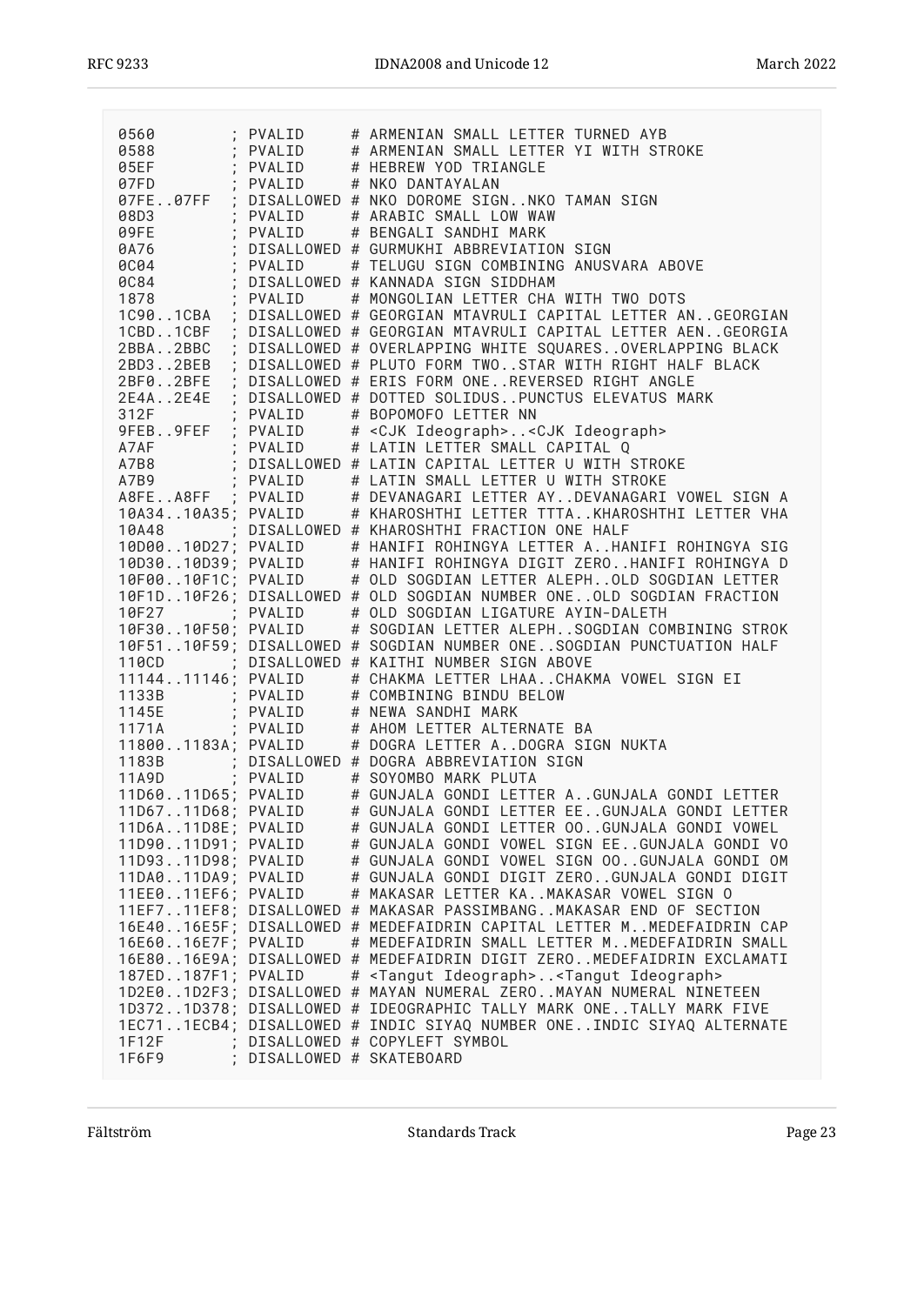|  |  | 1F7D51F7D8; DISALLOWED # CIRCLED TRIANGLENEGATIVE CIRCLED SQUARE     |
|--|--|----------------------------------------------------------------------|
|  |  | 1F94D1F94F; DISALLOWED # LACROSSE STICK AND BALLFLYING DISC          |
|  |  | 1F96C1F970; DISALLOWED # LEAFY GREENSMILING FACE WITH SMILING EYES A |
|  |  | 1F9731F976; DISALLOWED # FACE WITH PARTY HORN AND PARTY HATFREEZING  |
|  |  | 1F97A ; DISALLOWED # FACE WITH PLEADING EYES                         |
|  |  | 1F97C1F97F; DISALLOWED # LAB COATFLAT SHOE                           |
|  |  | 1F9981F9A2; DISALLOWED # KANGAROOSWAN                                |
|  |  | 1F9B01F9B9; DISALLOWED # EMOJI COMPONENT RED HAIRSUPERVILLAIN        |
|  |  | 1F9C11F9C2; DISALLOWED # CUPCAKESALT SHAKER                          |
|  |  | 1F9E71F9FF; DISALLOWED # RED GIFT ENVELOPENAZAR AMULET               |
|  |  | 1FA601FA6D; DISALLOWED # XIANGQI RED GENERALXIANGQI BLACK SOLDIER    |
|  |  |                                                                      |

# <span id="page-23-0"></span>**[Appendix F. Changes from Unicode 11.0.0 to Unicode 12.0.0](#page-23-0)**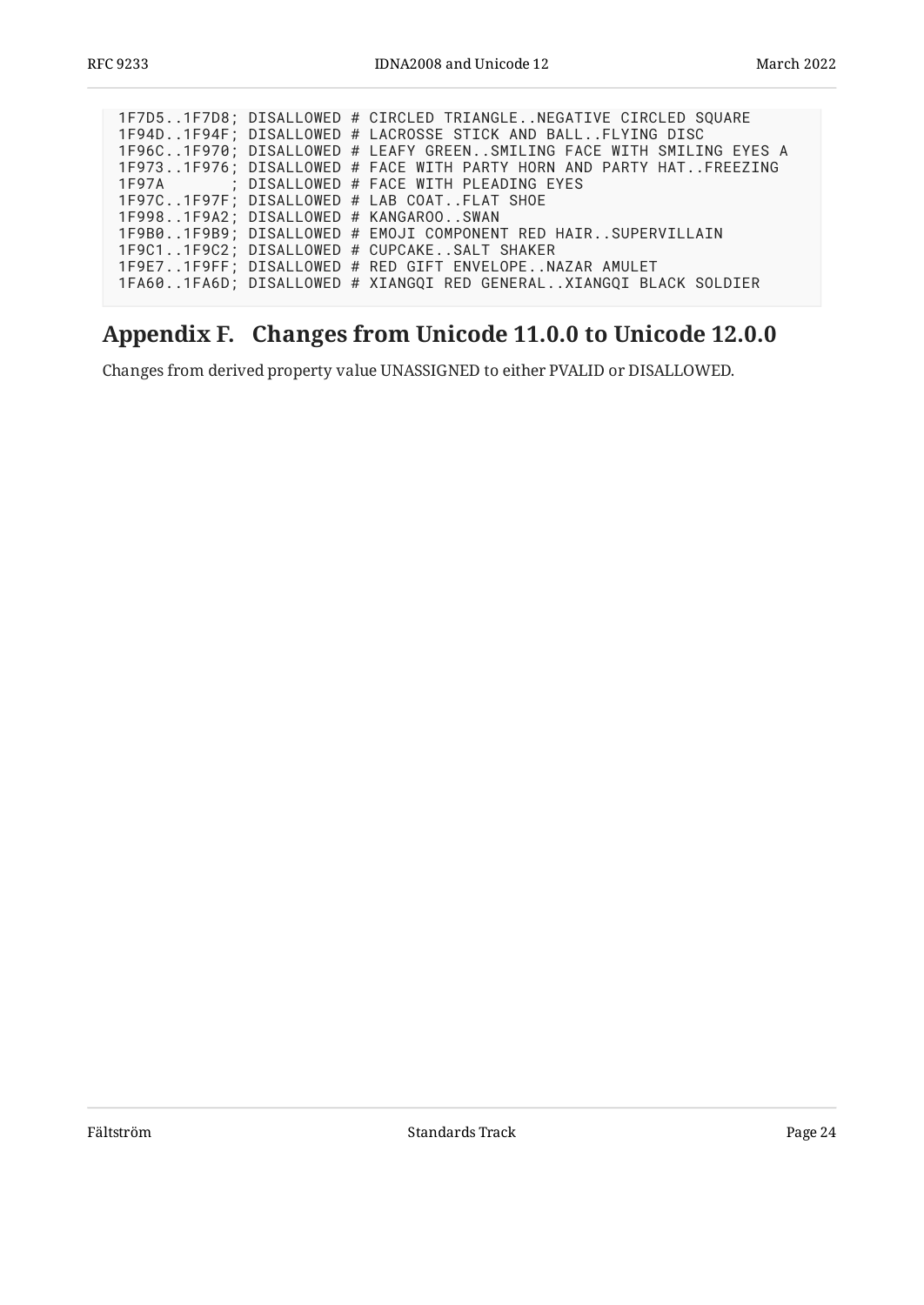|                    |          | 1977 (DISALLOWED # TELUGU SIGN SIDDHAM<br>1986 (PVALID → # LAO LETTER PALI GHA<br>1989 (PVALID → # LAO LETTER PALI CHA                                                                                                                     |
|--------------------|----------|--------------------------------------------------------------------------------------------------------------------------------------------------------------------------------------------------------------------------------------------|
|                    |          | 0E8C : PVALID # LAO LETTER PALI JHA<br>0E8E0E93 : PVALID # LAO LETTER PALI JHA<br>0E8E0E93 : PVALID # LAO LETTER PALI NYALAO LETTER PALI NNA<br>0E80 : PVALID # LAO LETTER PALI DHA<br>0EA0 : PVALID # LAO LETTER SANSKRIT SHA             |
|                    |          |                                                                                                                                                                                                                                            |
|                    |          |                                                                                                                                                                                                                                            |
|                    |          |                                                                                                                                                                                                                                            |
|                    |          |                                                                                                                                                                                                                                            |
|                    |          |                                                                                                                                                                                                                                            |
|                    |          | 9EAC ; PVALID # LAO LETTER PALI LLA<br>9EBA ; PVALID # LAO SIGN PALI VIRAMA<br>1CFA ; PVALID # VEDIC SIGN DOUBLE ANUSVARA ANTARGOMUKHA<br>2BC9 ; DISALLOWED # NEPTUNE FORM TWO                                                             |
|                    |          |                                                                                                                                                                                                                                            |
|                    |          |                                                                                                                                                                                                                                            |
|                    |          |                                                                                                                                                                                                                                            |
|                    |          |                                                                                                                                                                                                                                            |
|                    |          |                                                                                                                                                                                                                                            |
|                    |          |                                                                                                                                                                                                                                            |
|                    |          | 2BFF ; DISALLOWED # HELLSCHREIBER PAUSE SYMBOL<br>2E4F ; DISALLOWED # CORNISH VERSE DIVIDER<br>A7BA ; DISALLOWED # LATIN CAPITAL LETTER GLOTTAL A<br>A7BB ; PVALID (# LATIN SMALL LETTER GLOTTAL A<br>PVALID (# LATIN SMALL LETTER GLOTTAL |
|                    |          |                                                                                                                                                                                                                                            |
|                    |          |                                                                                                                                                                                                                                            |
|                    |          |                                                                                                                                                                                                                                            |
|                    |          |                                                                                                                                                                                                                                            |
|                    |          |                                                                                                                                                                                                                                            |
|                    |          |                                                                                                                                                                                                                                            |
|                    |          | A7BO ; PVALID # LATIN SMALL LETTER GLOTTAL I<br>A7BO ; DISALLOWED # LATIN CAPITAL LETTER GLOTTAL I<br>A7BE ; DISALLOWED # LATIN CAPITAL LETTER GLOTTAL I<br>A7BE ; PVALID # LATIN CAPITAL LETTER GLOTTAL U<br>A7BF ; PVALID # LATIN SMALL  |
|                    |          |                                                                                                                                                                                                                                            |
|                    |          | AB66AB67 ; PVALID # LATIN SMALL LETTER DZ DIGRAPH WITH RETROFLEX<br>10FE010FF6; PVALID # ELYMAIC LETTER ALEPHELYMAIC LIGATURE ZAYIN-                                                                                                       |
|                    |          |                                                                                                                                                                                                                                            |
|                    |          |                                                                                                                                                                                                                                            |
|                    |          |                                                                                                                                                                                                                                            |
|                    |          | 1145F ; PVALID # NEWA LETTER VEDIC ANUSVARA<br>116B8 ; PVALID # TAKRI LETTER ARCHAIC KHA<br>119A0119A7; PVALID # NANDINAGARI LETTER ANANDINAGARI LETTER VOCA<br>119AA119D7; PVALID # NANDINAGARI LETTER ENANDINAGARI VOWEL SIGN            |
|                    |          | 119DA119E1; PVALID # NANDINAGARI VOWEL SIGN ENANDINAGARI SIGN AV                                                                                                                                                                           |
|                    |          |                                                                                                                                                                                                                                            |
|                    |          | 119E2 ; DISALLOWED # NANDINAGARI SIGN SIDDHAM                                                                                                                                                                                              |
|                    |          | 119E3119E4; PVALID # NANDINAGARI HEADSTROKENANDINAGARI VOWEL SIG<br>11A8411A85; PVALID # SOYOMBO SIGN JIHVAMULIYASOYOMBO SIGN UPADHM                                                                                                       |
|                    |          |                                                                                                                                                                                                                                            |
|                    |          | 11FC011FF1; DISALLOWED # TAMIL FRACTION ONE THREE-HUNDRED-AND-TWENTIET                                                                                                                                                                     |
|                    |          | 11FFF ; DISALLOWED # TAMIL PUNCTUATION END OF TEXT                                                                                                                                                                                         |
|                    |          | 1343013438; DISALLOWED # EGYPTIAN HIEROGLYPH VERTICAL JOINEREGYPTIAN                                                                                                                                                                       |
|                    |          | 16F4516F4A; PVALID # MIAO LETTER BRIMIAO LETTER RTE<br>16F4F : PVALID # MIAO SIGN CONSONANT MODIFIER BAR                                                                                                                                   |
|                    |          |                                                                                                                                                                                                                                            |
|                    |          | 16F7F16F87; PVALID # MIAO VOWEL SIGN UOGMIAO VOWEL SIGN UI                                                                                                                                                                                 |
|                    |          | 16FE2 ; DISALLOWED # OLD CHINESE HOOK MARK<br>16FE3 ; PVALID # OLD CHINESE ITERATION MARK                                                                                                                                                  |
|                    |          |                                                                                                                                                                                                                                            |
|                    |          | 187F2187F7; PVALID # <tangut ideograph=""><tangut ideograph=""></tangut></tangut>                                                                                                                                                          |
| 1B1501B152; PVALID |          | # HIRAGANA LETTER SMALL WIHIRAGANA LETTER SMA                                                                                                                                                                                              |
| 1B1641B167; PVALID |          | # KATAKANA LETTER SMALL WIKATAKANA LETTER SMA                                                                                                                                                                                              |
| 1E1001E12C; PVALID |          | # NYIAKENG PUACHUE HMONG LETTER MANYIAKENG PU                                                                                                                                                                                              |
| 1E1301E13D; PVALID |          | # NYIAKENG PUACHUE HMONG TONE-BNYIAKENG PUACH                                                                                                                                                                                              |
| 1E1401E149; PVALID |          | # NYIAKENG PUACHUE HMONG DIGIT ZERONYIAKENG P                                                                                                                                                                                              |
| 1E14E              | ; PVALID | # NYIAKENG PUACHUE HMONG LOGOGRAM NYAJ                                                                                                                                                                                                     |
| 1E14F              |          | ; DISALLOWED # NYIAKENG PUACHUE HMONG CIRCLED CA                                                                                                                                                                                           |
| 1E2C01E2F9; PVALID |          | # WANCHO LETTER AAWANCHO DIGIT NINE                                                                                                                                                                                                        |
| 1E2FF              |          | ; DISALLOWED # WANCHO NGUN SIGN                                                                                                                                                                                                            |
| 1E94B              | : PVALID | # ADLAM NASALIZATION MARK                                                                                                                                                                                                                  |
|                    |          | 1ED011ED3D; DISALLOWED # OTTOMAN SIYAQ NUMBER ONEOTTOMAN SIYAQ FRACT                                                                                                                                                                       |
| 1F16C              |          | ; DISALLOWED # RAISED MR SIGN                                                                                                                                                                                                              |
| 1F6D5              |          | ; DISALLOWED # HINDU TEMPLE                                                                                                                                                                                                                |
| 1F6FA              |          | ; DISALLOWED # AUTO RICKSHAW                                                                                                                                                                                                               |
|                    |          | 1F7E01F7EB; DISALLOWED # LARGE ORANGE CIRCLELARGE BROWN SQUARE                                                                                                                                                                             |